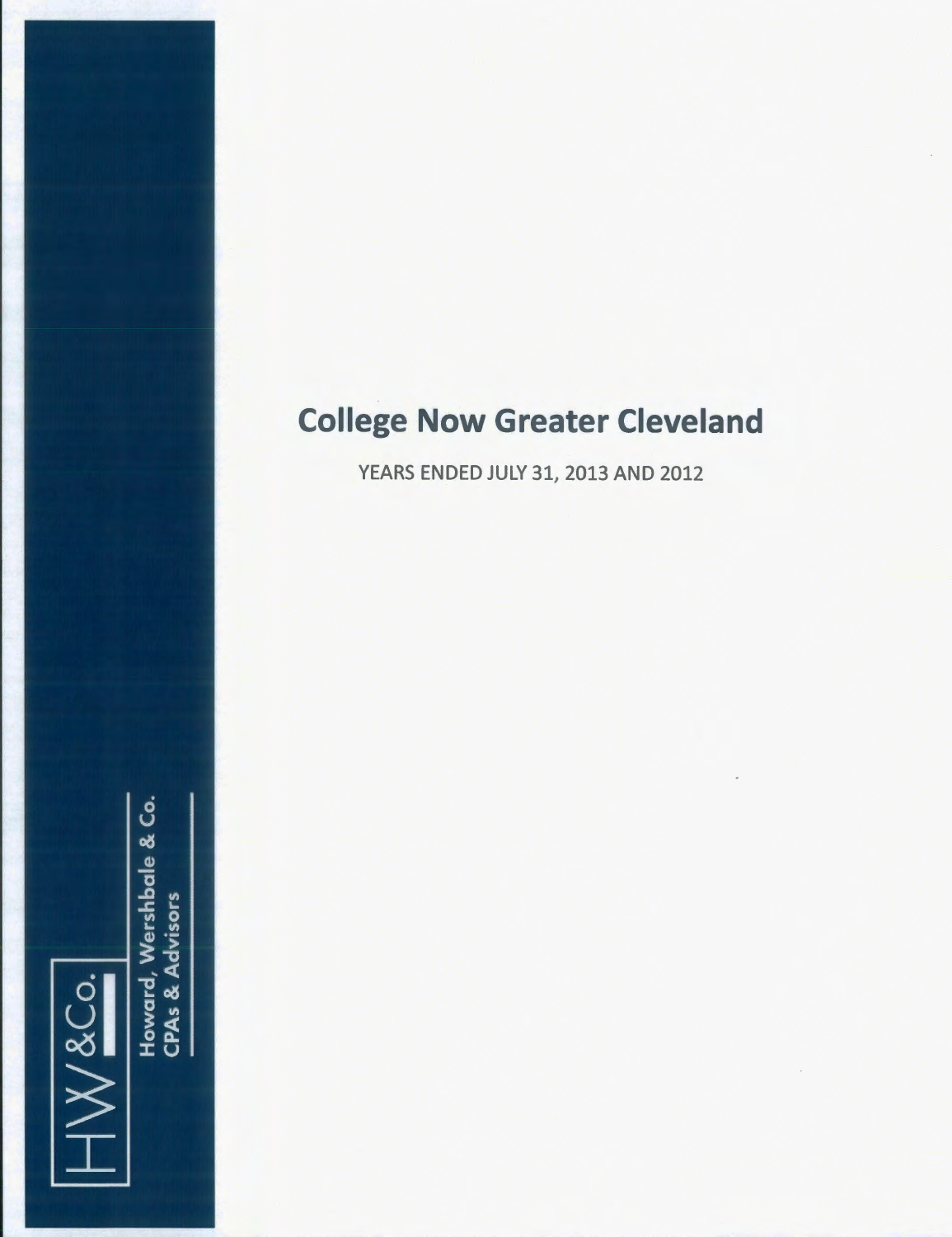### SINGLE AUDIT REPORT

 $\sim$   $\sim$  $\mathbf{r}$ 

### YEARS ENDED JULY 31, 2013 AND 2012

### CONTENTS

|                                                                                                                                                                                                                          | Pages     |
|--------------------------------------------------------------------------------------------------------------------------------------------------------------------------------------------------------------------------|-----------|
| Independent auditors' report                                                                                                                                                                                             | $1 - 2$   |
| Financial statements:                                                                                                                                                                                                    |           |
| Statements of financial position                                                                                                                                                                                         | 3         |
| Statement of activities and net assets, July 31, 2013                                                                                                                                                                    | $4 - 6$   |
| Statement of activities and net assets, July 31, 2012                                                                                                                                                                    | $7 - 9$   |
| Statements of cash flows                                                                                                                                                                                                 | 10        |
| Notes to financial statements                                                                                                                                                                                            | $11 - 24$ |
| Schedule of expenditures of Federal awards                                                                                                                                                                               | 25        |
| Independent auditors' report on internal control over financial reporting and<br>on compliance and other matters based on an audit of financial statements<br>performed in accordance with Government Auditing Standards | $26 - 27$ |
| Independent auditors' report on compliance for each major program and on<br>internal control over compliance required by OMB Circular A-133                                                                              | $28 - 29$ |
| Schedule of findings and questioned costs                                                                                                                                                                                | $30 - 31$ |
| Accompanying supplementary information:                                                                                                                                                                                  |           |
| Independent auditors' report on accompanying supplementary information                                                                                                                                                   | 32        |
| Schedule of revenue and functional expenses, July 31, 2013                                                                                                                                                               | 33        |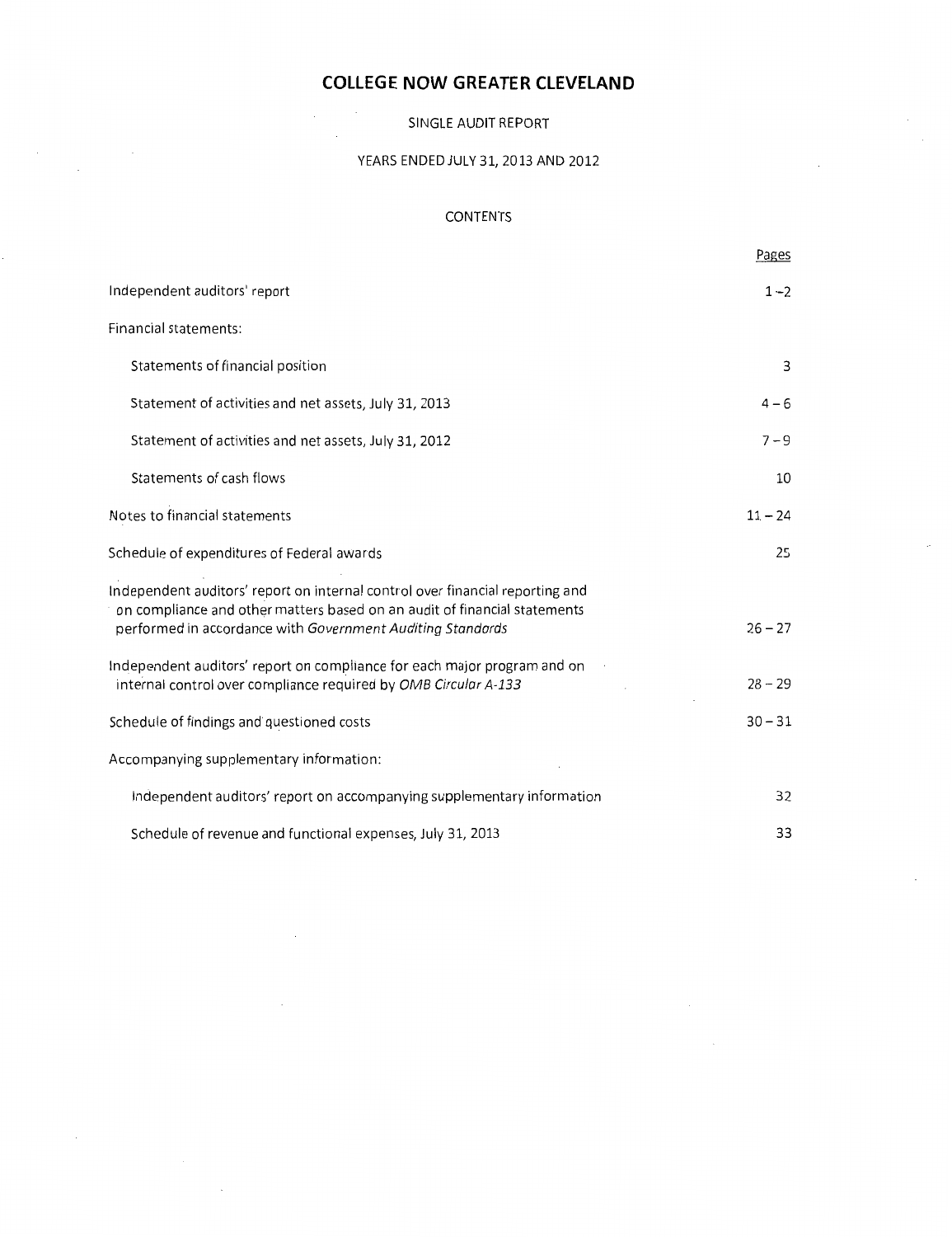# HW&Co.

Howard, Wershbale & Co. CPAs & Advisors

### CLEVELAND OFFICE

23240 Chagrin Blvd, Suite 700 Cleveland, Ohio 44122 Toll Free 877 367.4926

### COLUMBUS OFFICE

460 Polaris Parkway, Suite 300 Westerville, Ohio 43082<br>Web www.hwco.com www.hwco.com

Independent Auditors' Report

Board of Directors College Now Greater Cleveland Cleveland, Ohio

### Report on the Financial Statements

We have audited the accompanying financial statements of College Now Greater Cleveland, which comprise the statements of financial position as of July 31, 2013 and 2012, and the related statements of activities and net assets and cash flows for the years then ended, and the related notes to the financial statements.

### Management's Responsibility for the Financial Statements

Management is responsible for the preparation and fair presentation of these financial statements in accordance with accounting principles generally accepted in the United States of America; this includes the design, implementation, and maintenance of internal control relevant to the preparation and fair presentation of financial statements that are free from material misstatement, whether due to fraud or error.

### Auditors' Responsibility

Our responsibility is to express an opinion on these financial statements based on our audits. We conducted our audits in accordance with auditing standards generally accepted in the United States of America and the standards applicable to financial audits contained in Government Auditing Standards issued by the Comptroller General of the United States. Those standards require that we plan and perform the audit to obtain reasonable assurance about whether the financial statements are free from material misstatement.

An audit involves performing procedures to obtain audit evidence about the amounts and disclosures in the financial statements. The procedures selected depend on the auditors' judgment, including the assessment of the risks of material misstatement of the financial statements, whether due to fraud or error. In making those risk assessments, the auditor considers internal control relevant to the Organization's preparation and fair presentation of the financial statements in order to design audit procedures that are appropriate in the circumstances, but not for the purpose of expressing an opinion on the. effectiveness of the Organization's internal control. Accordingly, we express no such opinion. An audit also includes evaluating the appropriateness of accounting policies used and the reasonableness of significant accounting estimates made by management, as well as evaluating the overall presentation of the financial statements.

We believe that the audit evidence we have obtained is sufficient and appropriate to provide a basis for our audit opinion.

### Opinion

In our opinion, the financial statements referred to above present fairly, in all material respects, the financial position of College Now Greater Cleveland as of July 31, 2013 and 2012, and changes in its net assets and its cash flows for the years then ended in accordance with accounting principles generally accepted in the United States of America.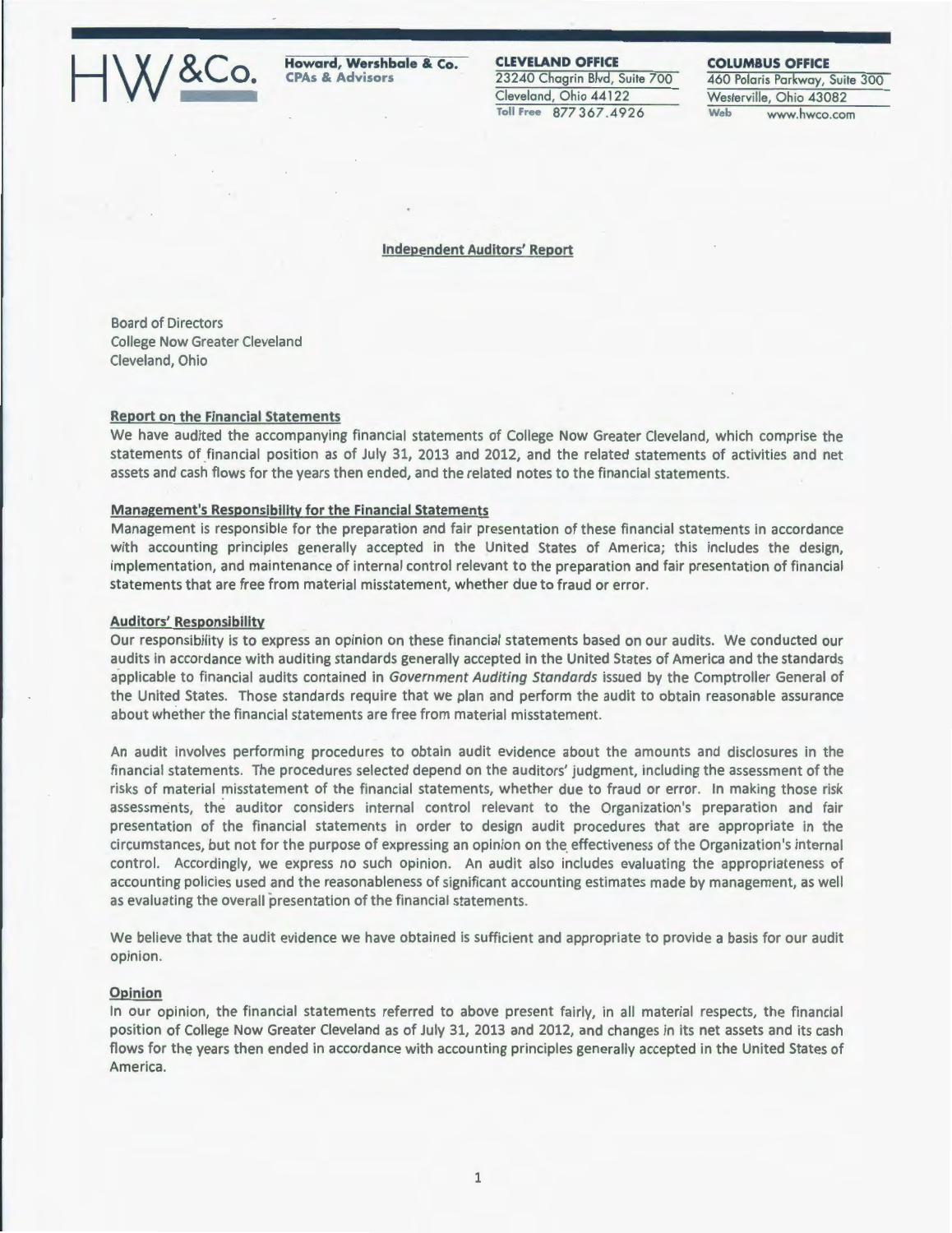### **Other Matters**

Our audit was conducted for the purpose of forming an opinion on the financial statements as a whole. The accompanying schedule of expenditures of Federal awards on page 25, as required by the Office of Management and Budget Circular A-133, Audits of States, Local Governments, and Non-Profit Organizations, is presented for purposes of additional analysis and is not a required part of the financial statements. Such information is the responsibility of management and was derived from and relates directly to the underlying accounting and other. records used to prepare the financial statements. The information has been subjected to the auditing procedures applied in the audit of the financial statements and certain additional procedures, including comparing and reconciling such information directly to the underlying accounting and other records used to prepare the financial statements or to the financial statements themselves, and other additional procedures in accordance with auditing standards generally accepted in the United Statements of America. In our opinion, the information is fairly stated, in all material respects, in relation to the financial statements as a whole.

### **Other Reports Required by Government Auditing Standards**

In accordance with *Government Auditing Standards,* we have also issued our report dated December 11, 2013, on our consideration of College Now Greater Cleveland's internal control over financial reporting and on our tests of its compliance with certain provisions of laws, regulations, contracts, and grant agreements and other matters. The purpose of that report is to describe the scope of our testing of internal control over financial reporting and compliance and the results of that testing, and not to provide an opinion on the internal control over financial reporting or on compliance. That report is an integral part of an audit performed in accordance with *Government Auditing Standards* in considering College Now Greater Cleveland's internal control over financial reporting and compliance.

Hamood Wendlal' 6

Cleveland, Ohio December 11, 2013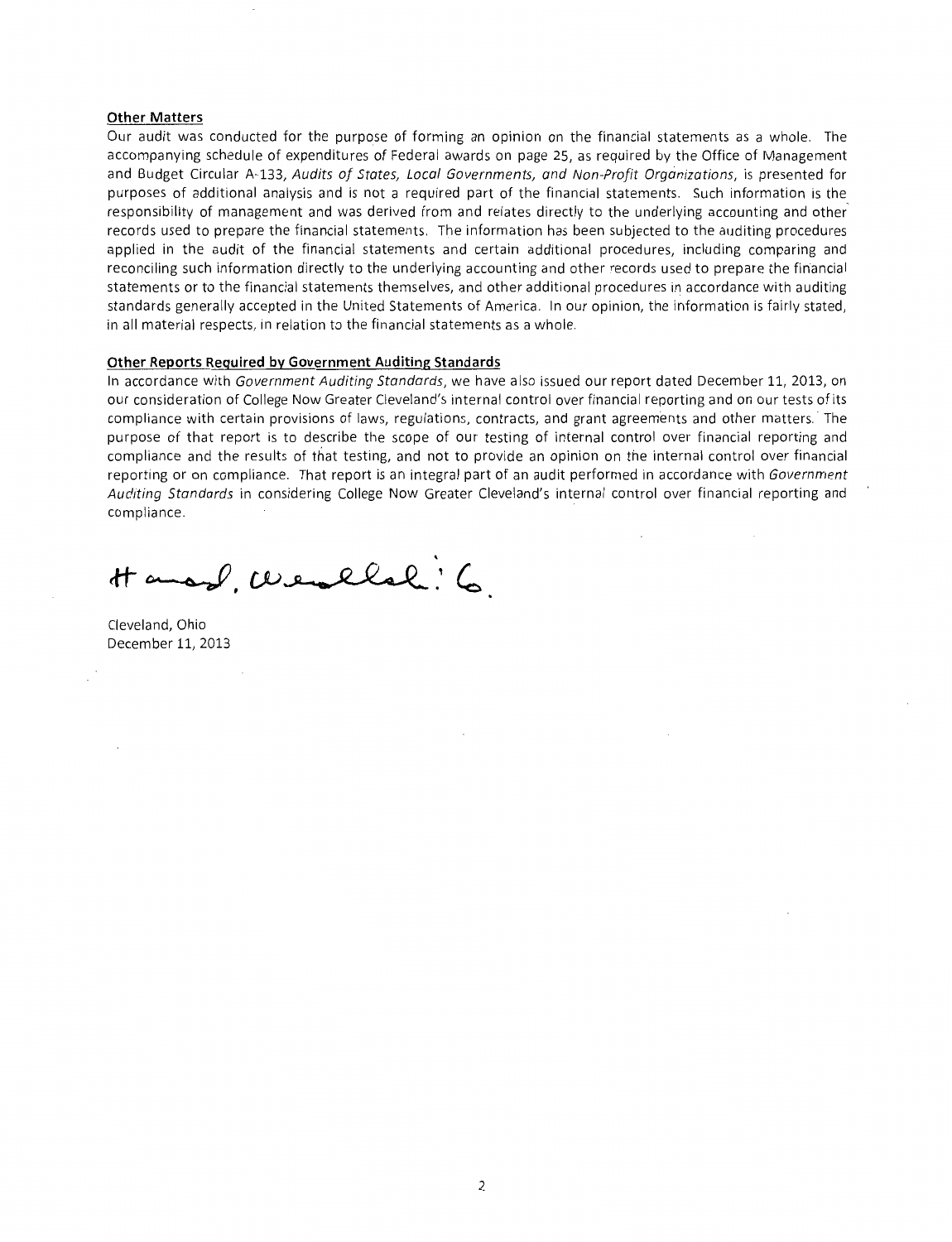### STATEMENTS OF FINANCIAL POSITION

### JULY 31,2013 AND 2012

### **ASSETS**

 $\mathcal{L}_{\mathcal{A}}$ 

|                                                              | 2013            | 2012             |  |
|--------------------------------------------------------------|-----------------|------------------|--|
| Cash and cash equivalents                                    | \$<br>2,394,808 | \$<br>2,447,929  |  |
| Investments                                                  | 1,941,637       | 1,689,782        |  |
| Unconditional promises to give                               | 3,335,969       | 2,368,619        |  |
| Prepaid expenses and other assets                            | 492,051         | 185,009          |  |
| Cash and cash equivalents restricted for permanent endowment | 173,499         | 157,371          |  |
| Investments restricted for permanent endowment               | 4,805,934       | 4,478,014        |  |
| Property and equipment, net                                  | 214,902         | 132,580          |  |
| Beneficial interest in perpetual trust                       | 234,905         | 219,102          |  |
| <b>Total assets</b>                                          | 13,593,705      | \$<br>11,678,406 |  |
| LIABILITIES AND NET ASSETS                                   |                 |                  |  |
| Accounts payable                                             | \$<br>82,983    | \$<br>144,456    |  |
| Scholarship awards payable                                   | 1,906,365       | 1,652,981        |  |
| <b>Accrued liabilities</b>                                   | 57,785          | 36,186           |  |
| Deferred revenue                                             | 39,417          | 13,175           |  |
| <b>Total liabilities</b>                                     | 2,086,550       | 1,846,798        |  |

| Total liabilities and net assets | 13,593,705 | 11,678,406 |
|----------------------------------|------------|------------|
| Total net assets                 | 11,507,155 | 9,831,608  |
| Permanently restricted           | 5,647,887  | 5,617,115  |
| Temporarily restricted           | 5,477,428  | 4,441,992  |
| Unrestricted                     | 381,840    | (227, 499) |
| Net assets:                      |            |            |
|                                  |            |            |

The accompanying notes are an integral part of these financial statements.

 $\bar{z}$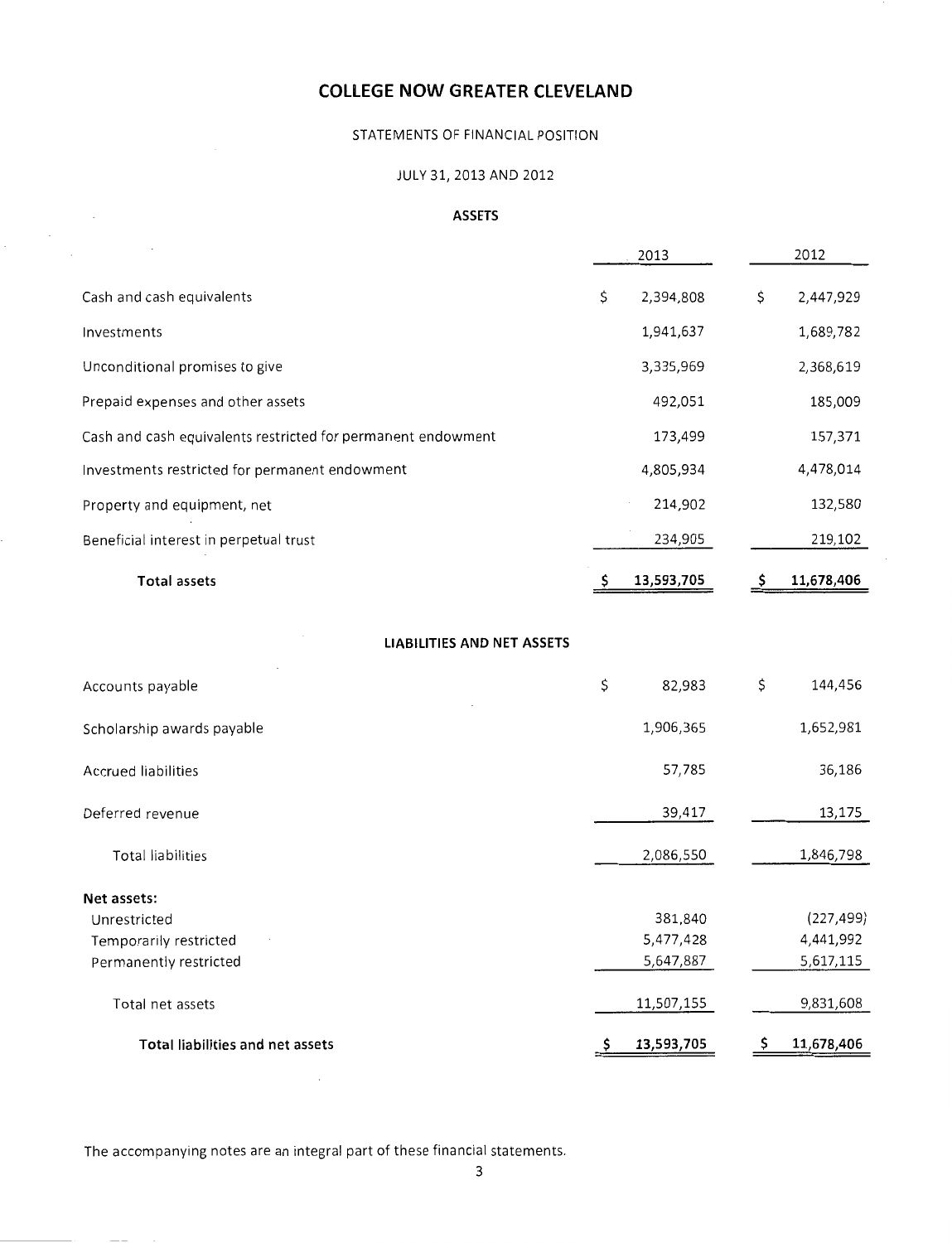### STATEMENT OF ACTIVITIES AND NET ASSETS

### YEAR ENDED JULY 31, 2013 (with summarized financial information for the year ended July 31, 2012)

|                                                        |                | Temporarily     | Permanently  | Total            |                 |  |  |
|--------------------------------------------------------|----------------|-----------------|--------------|------------------|-----------------|--|--|
|                                                        | Unrestricted   | Restricted      | Restricted   | 2013             | 2012            |  |  |
| <b>SUPPORT AND REVENUE:</b>                            |                |                 |              |                  |                 |  |  |
| Support:                                               |                |                 |              |                  |                 |  |  |
| Contributions                                          | ς<br>1,875,235 | \$<br>3,332,028 | \$<br>30,772 | \$.<br>5,238,035 | \$<br>4,588,980 |  |  |
| Government grants                                      | 993,925        |                 |              | 993,925          | 729,893         |  |  |
| Managed scholarships                                   | 432,847        | 230,475         |              | 663,322          | 429,232         |  |  |
| Total support                                          | 3,302,007      | 3,562,503       | 30,772       | 6,895,282        | 5,748,105       |  |  |
| Revenue:                                               |                |                 |              |                  |                 |  |  |
| Reimbursements by schools                              | 428,175        |                 |              | 428,175          | 460,898         |  |  |
| Administration fees                                    | 98,535         |                 |              | 98,535           | 58,530          |  |  |
| Interest and dividends                                 | 196,520        |                 |              | 196,520          | 180,267         |  |  |
| Net realized and unrealized gain (loss) on investments | 657,295        |                 |              | 657,295          | (56, 438)       |  |  |
| Other                                                  | 5,512          |                 |              | 5,512            | 2,605           |  |  |
| Net assets released from restrictions                  | 2,527,067      | (2,527,067)     |              |                  |                 |  |  |
| Total revenue                                          | 3,913,104      | (2,527,067)     |              | 1,386,037        | 645,862         |  |  |
| Total support and revenue                              | 7,215,111      | 1,035,436       | 30,772       | 8,281,319        | 6,393,967       |  |  |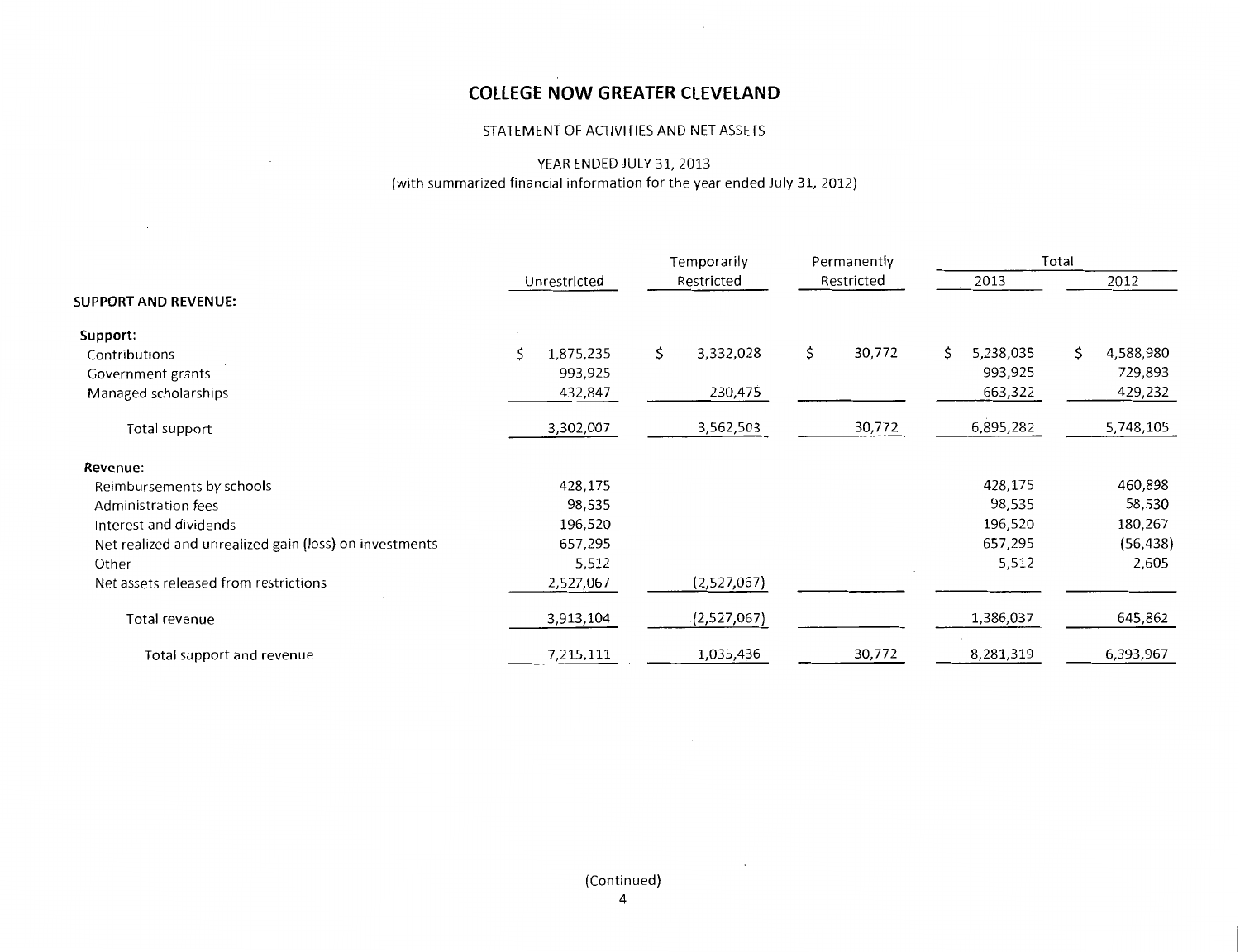### STATEMENT OF ACTIVITIES AND NET ASSETS (CONTINUED)

### YEAR ENDED JULY 31, 2013

### (with summarized financial information for the year ended July 31, 2012)

| Unrestricted<br>Restricted<br>Restricted<br>2013<br>2012<br><b>EXPENSES:</b><br>Program services:<br>Financial Aid:<br>Awards and fees<br>1,532,622<br>1,532,622<br>438,713<br>438,713<br>Other<br>Advisors:<br>28,510<br>28,510<br>Awards and fees<br>1,392,032<br>1,392,032<br>Other<br>72,208<br>72,208<br><b>Early Awareness</b><br>Adult Learner:<br>Awards and fees<br>289,908<br>289,908<br>127,518<br>Other<br>127,518<br>130,664<br>130,664<br>Retention<br>119,480<br><b>Resource Center</b><br>119,480<br>Managed Scholarships:<br>647,466<br>Awards and fees<br>647,466<br>59,380<br>Other<br>59,380<br>Assets for Independence:<br>Awards and fees<br>13,500<br>13,500<br>24,114<br>Other<br>23,124<br>23,124<br>19,483<br>227,211<br>College Access Challenge Grant<br>415,065<br>415,065<br>21st Century<br>224,334<br>224,334<br>Upward Bound |  | Temporarily | Permanently | Total |           |
|---------------------------------------------------------------------------------------------------------------------------------------------------------------------------------------------------------------------------------------------------------------------------------------------------------------------------------------------------------------------------------------------------------------------------------------------------------------------------------------------------------------------------------------------------------------------------------------------------------------------------------------------------------------------------------------------------------------------------------------------------------------------------------------------------------------------------------------------------------------|--|-------------|-------------|-------|-----------|
|                                                                                                                                                                                                                                                                                                                                                                                                                                                                                                                                                                                                                                                                                                                                                                                                                                                               |  |             |             |       |           |
|                                                                                                                                                                                                                                                                                                                                                                                                                                                                                                                                                                                                                                                                                                                                                                                                                                                               |  |             |             |       |           |
|                                                                                                                                                                                                                                                                                                                                                                                                                                                                                                                                                                                                                                                                                                                                                                                                                                                               |  |             |             |       |           |
|                                                                                                                                                                                                                                                                                                                                                                                                                                                                                                                                                                                                                                                                                                                                                                                                                                                               |  |             |             |       |           |
|                                                                                                                                                                                                                                                                                                                                                                                                                                                                                                                                                                                                                                                                                                                                                                                                                                                               |  |             |             |       | 1,661,717 |
|                                                                                                                                                                                                                                                                                                                                                                                                                                                                                                                                                                                                                                                                                                                                                                                                                                                               |  |             |             |       | 508,294   |
|                                                                                                                                                                                                                                                                                                                                                                                                                                                                                                                                                                                                                                                                                                                                                                                                                                                               |  |             |             |       |           |
|                                                                                                                                                                                                                                                                                                                                                                                                                                                                                                                                                                                                                                                                                                                                                                                                                                                               |  |             |             |       | 21,374    |
|                                                                                                                                                                                                                                                                                                                                                                                                                                                                                                                                                                                                                                                                                                                                                                                                                                                               |  |             |             |       | 1,185,502 |
|                                                                                                                                                                                                                                                                                                                                                                                                                                                                                                                                                                                                                                                                                                                                                                                                                                                               |  |             |             |       | 72,076    |
|                                                                                                                                                                                                                                                                                                                                                                                                                                                                                                                                                                                                                                                                                                                                                                                                                                                               |  |             |             |       |           |
|                                                                                                                                                                                                                                                                                                                                                                                                                                                                                                                                                                                                                                                                                                                                                                                                                                                               |  |             |             |       | 313,254   |
|                                                                                                                                                                                                                                                                                                                                                                                                                                                                                                                                                                                                                                                                                                                                                                                                                                                               |  |             |             |       | 111,967   |
|                                                                                                                                                                                                                                                                                                                                                                                                                                                                                                                                                                                                                                                                                                                                                                                                                                                               |  |             |             |       |           |
|                                                                                                                                                                                                                                                                                                                                                                                                                                                                                                                                                                                                                                                                                                                                                                                                                                                               |  |             |             |       | 112,919   |
|                                                                                                                                                                                                                                                                                                                                                                                                                                                                                                                                                                                                                                                                                                                                                                                                                                                               |  |             |             |       |           |
|                                                                                                                                                                                                                                                                                                                                                                                                                                                                                                                                                                                                                                                                                                                                                                                                                                                               |  |             |             |       | 508,290   |
|                                                                                                                                                                                                                                                                                                                                                                                                                                                                                                                                                                                                                                                                                                                                                                                                                                                               |  |             |             |       | 52,487    |
|                                                                                                                                                                                                                                                                                                                                                                                                                                                                                                                                                                                                                                                                                                                                                                                                                                                               |  |             |             |       |           |
|                                                                                                                                                                                                                                                                                                                                                                                                                                                                                                                                                                                                                                                                                                                                                                                                                                                               |  |             |             |       |           |
|                                                                                                                                                                                                                                                                                                                                                                                                                                                                                                                                                                                                                                                                                                                                                                                                                                                               |  |             |             |       |           |
|                                                                                                                                                                                                                                                                                                                                                                                                                                                                                                                                                                                                                                                                                                                                                                                                                                                               |  |             |             |       |           |
|                                                                                                                                                                                                                                                                                                                                                                                                                                                                                                                                                                                                                                                                                                                                                                                                                                                               |  |             |             |       |           |
|                                                                                                                                                                                                                                                                                                                                                                                                                                                                                                                                                                                                                                                                                                                                                                                                                                                               |  |             |             |       |           |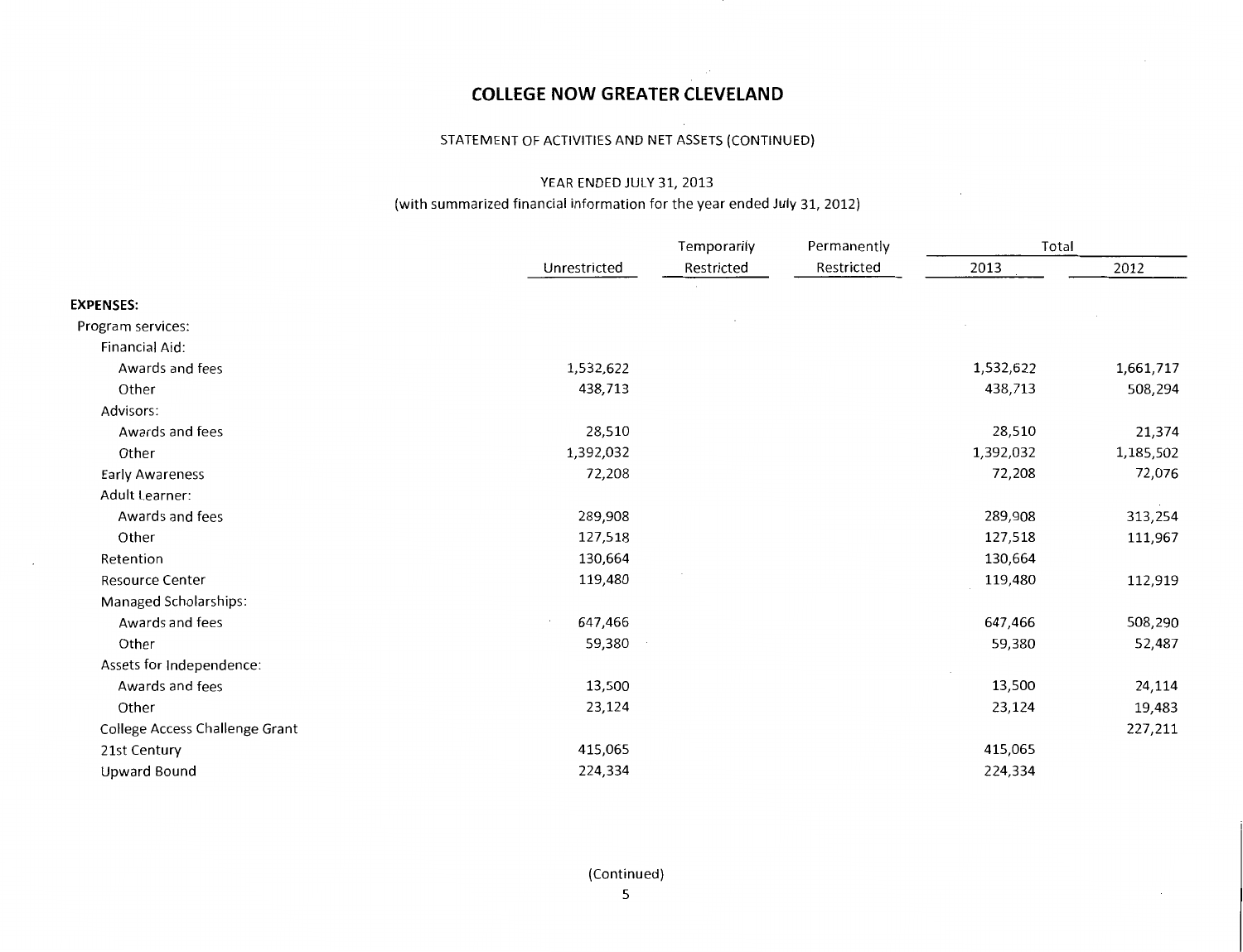### STATEMENT OF ACTIVITIES AND NET ASSETS (CONTINUED)

### YEAR ENDED JULY 31, 2013

(with summarized financial information for the year ended July 31, 2012)

|                               |               |            | Permanently |            | Total     |
|-------------------------------|---------------|------------|-------------|------------|-----------|
|                               | Unrestricted  | Restricted | Restricted  | 2013       | 2012      |
| <b>EXPENSES (continued):</b>  |               |            |             |            |           |
| Program services (continued): |               |            |             |            |           |
| <b>TRIO</b>                   | 255,355       |            |             | 255,355    | 259,067   |
| <b>GEAR UP</b>                |               |            |             |            | 190,909   |
| Endowment:                    |               |            |             |            |           |
| Awards and fees               | 187,792       |            |             | 187,792    | 196,625   |
| Other                         | 36,487        |            |             | 36,487     | 37,035    |
| Total program services        | 5,994,158     |            |             | 5,994,158  | 5,502,324 |
| <b>Supporting services:</b>   |               |            |             |            |           |
| Fundraising                   | 346,061       |            |             | 346,061    | 321,073   |
| General and administrative    | 265,553       |            |             | 265,553    | 260,235   |
| Total supporting services     | 611,614       |            |             | 611,614    | 581,308   |
| <b>Total expenses</b>         | 6,605,772     |            |             | 6,605,772  | 6,083,632 |
| Increase in net assets        | 609,339       | 1,035,436  | 30,772      | 1,675,547  | 310,335   |
| Net assets, beginning of year | (227, 499)    | 4,441,992  | 5,617,115   | 9,831,608  | 9,521,273 |
| Net assets, end of year       | 381,840<br>\$ | 5,477,428  | 5,647,887   | 11,507,155 | 9,831,608 |

The accompanying notes are an integral part of these financial statements.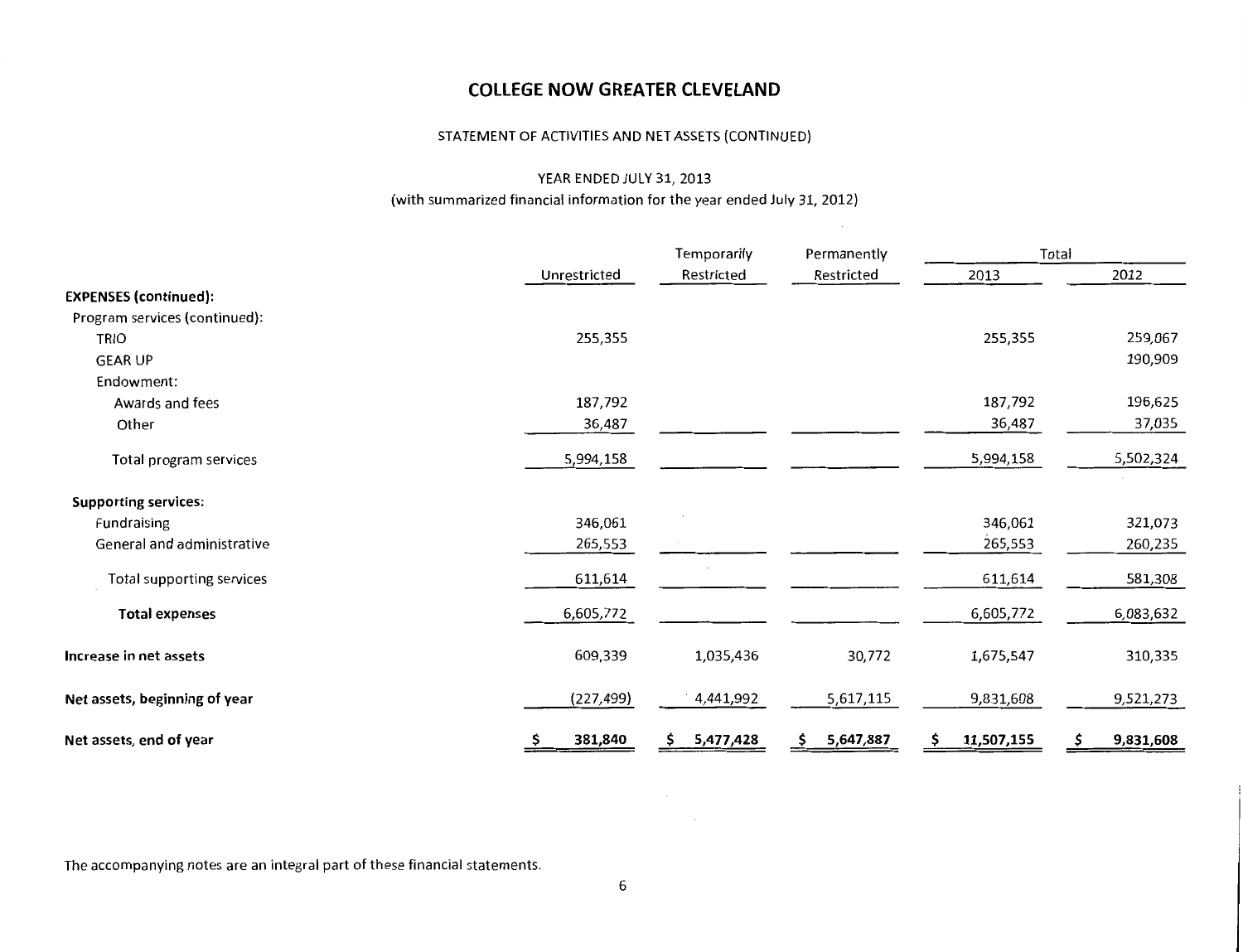STATEMENT OF ACTIVITIES AND NET ASSETS

YEAR ENDED JULY 31, 2012

 $\mathcal{L}^{\text{max}}$ 

|                                       | Unrestricted    | Temporarily<br>Restricted | Permanently<br>Restricted | Total           |
|---------------------------------------|-----------------|---------------------------|---------------------------|-----------------|
| SUPPORT AND REVENUE:                  |                 |                           |                           |                 |
| Support:                              |                 |                           |                           |                 |
| Contributions                         | \$<br>1,857,999 | \$<br>2,641,164           | \$<br>89,817              | \$<br>4,588,980 |
| Government grants                     | 729,893         |                           |                           | 729,893         |
| Managed scholarships                  | 246,482         | 182,750                   |                           | 429,232         |
| Total support                         | 2,834,374       | 2,823,914                 | 89,817                    | 5,748,105       |
| Revenue:                              |                 |                           |                           |                 |
| Reimbursements by schools             | 460,898         |                           |                           | 460,898         |
| Administration fees                   | 58,530          |                           |                           | 58,530          |
| Interest and dividends                | 180,267         |                           |                           | 180,267         |
| Net realized and unrealized loss on   |                 |                           |                           |                 |
| investments                           | (56, 438)       |                           |                           | (56, 438)       |
| Other                                 | 2,605           |                           |                           | 2,605           |
| Net assets released from restrictions | 2,453,127       | (2,453,127)               |                           |                 |
| Total revenue                         | 3,098,989       | (2,453,127)               |                           | 645,862         |
| Total support and revenue             | 5,933,363       | 370,787                   | 89,817                    | 6,393,967       |

 $\mathcal{L}_{\text{max}}$  and  $\mathcal{L}_{\text{max}}$  and  $\mathcal{L}_{\text{max}}$ 

 $\sim 10^{-1}$ 

 $\sim 100$ 

 $\mathcal{L}^{\mathcal{L}}$  ,  $\mathcal{L}^{\mathcal{L}}$  ,  $\mathcal{L}^{\mathcal{L}}$  ,  $\mathcal{L}^{\mathcal{L}}$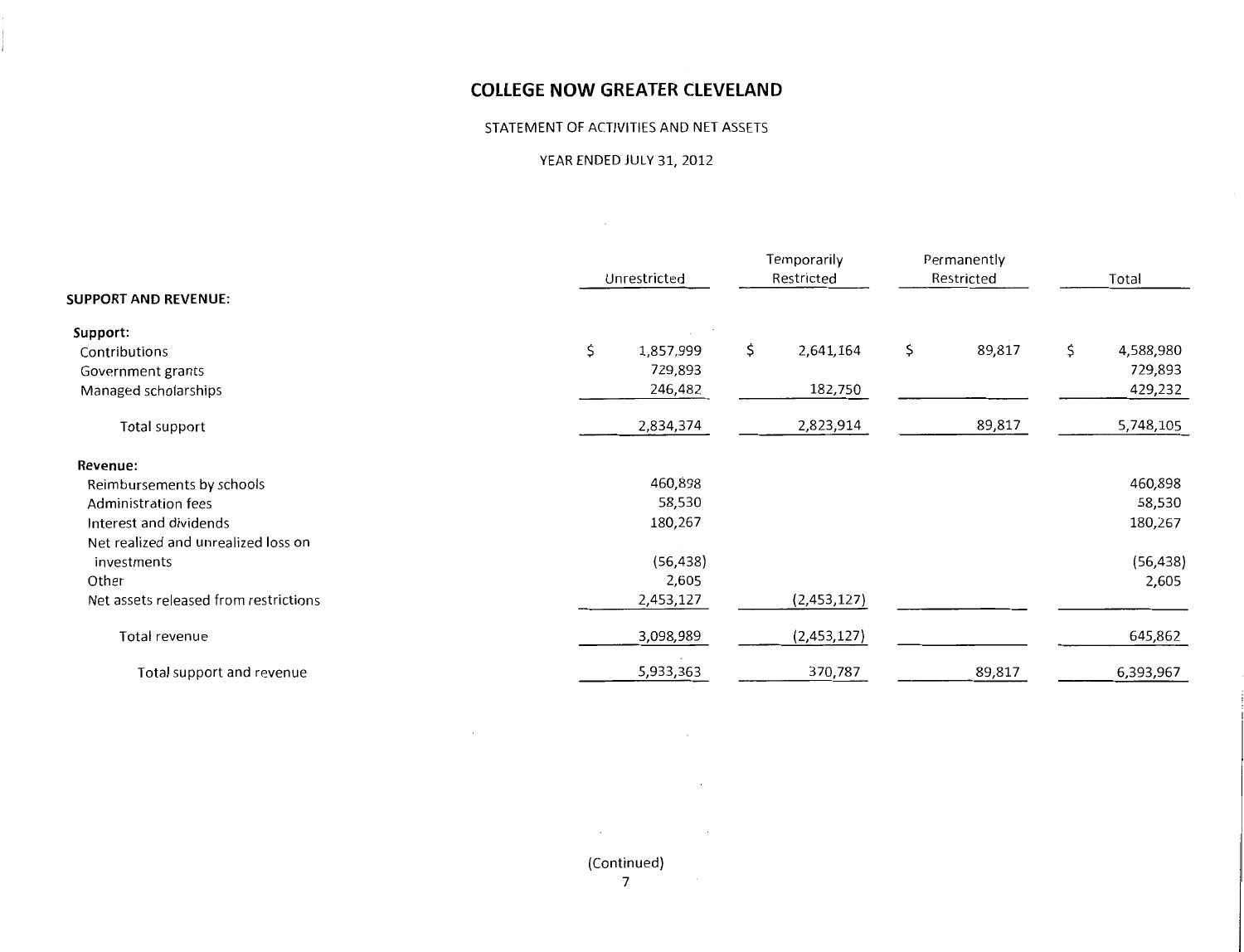$\sim 10^{-1}$ 

### STATEMENT OF ACTIVITIES AND NET ASSETS (CONTINUED)

### YEAR ENDED JULY 31, 2012

|                                | Temporarily                | Permanently         |  |
|--------------------------------|----------------------------|---------------------|--|
|                                | Unrestricted<br>Restricted | Restricted<br>Total |  |
| <b>EXPENSES:</b>               |                            |                     |  |
| Program services:              |                            |                     |  |
| Financial Aid:                 |                            |                     |  |
| Awards and fees                | 1,661,717                  | 1,661,717           |  |
| Other                          | 508,294                    | 508,294             |  |
| Advisors:                      |                            |                     |  |
| Awards and fees                | 21,374                     | 21,374              |  |
| Other                          | 1,185,502                  | 1,185,502           |  |
| <b>Early Awareness</b>         | 72,076                     | 72,076              |  |
| Adult Learner:                 |                            |                     |  |
| Awards and fees                | 313,254                    | 313,254             |  |
| Other                          | 111,967                    | 111,967             |  |
| Resource Center                | 112,919                    | 112,919             |  |
| Managed Scholarships:          |                            |                     |  |
| Awards and fees                | 508,290                    | 508,290             |  |
| Other                          | 52,487                     | 52,487              |  |
| Assets for Independence:       |                            |                     |  |
| Awards and fees                | $-24,114$                  | 24,114              |  |
| Other                          | 19,483                     | 19,483              |  |
| College Access Challenge Grant | 227,211                    | 227,211             |  |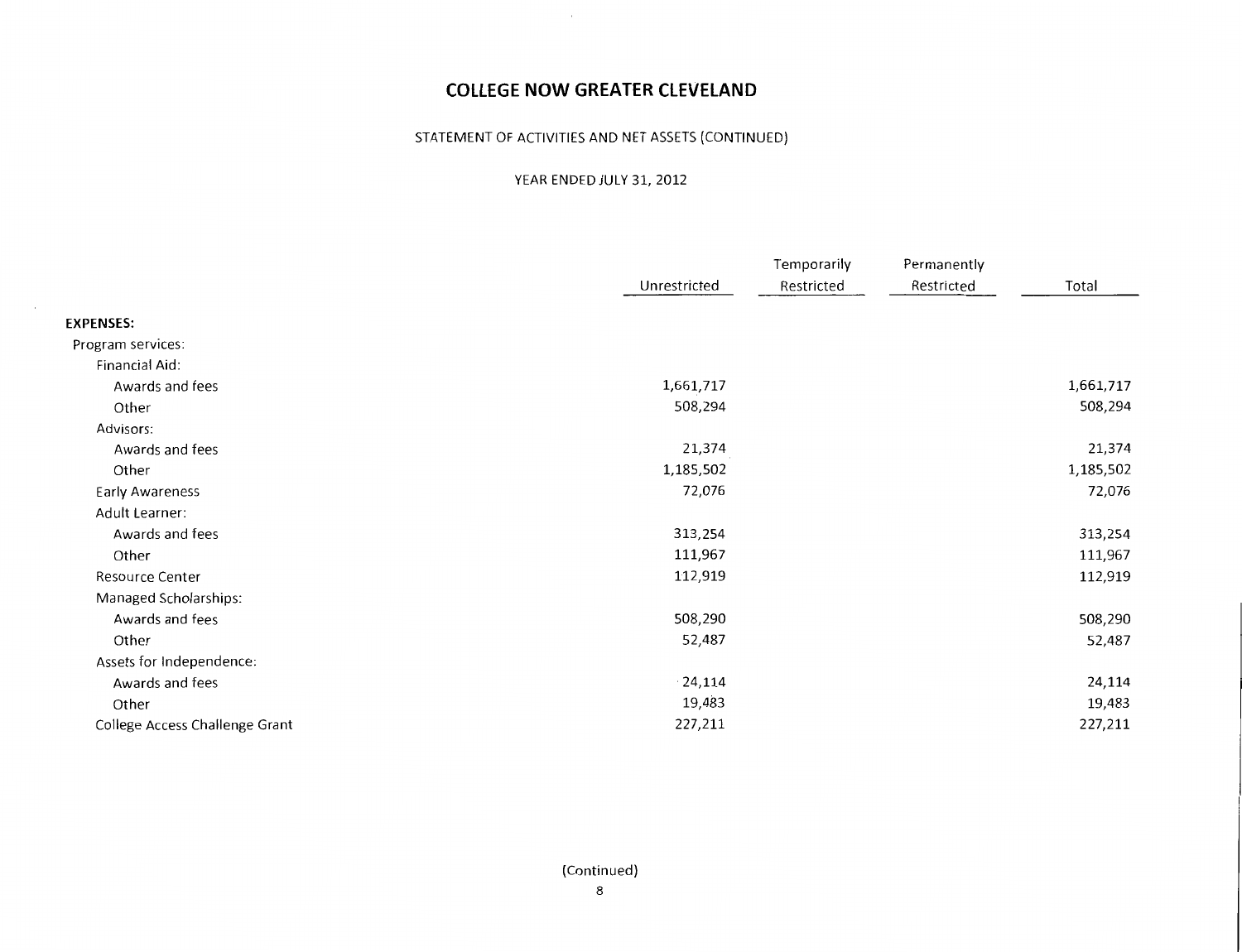### STATEMENT OF ACTIVITIES AND NET ASSETS (CONTINUED)

### YEAR ENDED JULY 31, 2012

 $\mathcal{L}$ 

|                                                   |                                        | Temporarily    | Permanently     |           |
|---------------------------------------------------|----------------------------------------|----------------|-----------------|-----------|
|                                                   | Unrestricted                           | Restricted     | Restricted      | Total     |
| <b>EXPENSES (continued):</b>                      |                                        |                |                 |           |
| Program services (continued):                     |                                        |                |                 |           |
| <b>TRIO</b>                                       | 259,067                                |                |                 | 259,067   |
| <b>GEAR UP</b>                                    | 190,909                                |                |                 | 190,909   |
| Endowment:                                        |                                        |                |                 |           |
| Awards and fees                                   | 196,625                                |                |                 | 196,625   |
| Other                                             | 37,035                                 |                |                 | 37,035    |
| Total program services                            | 5,502,324                              |                |                 | 5,502,324 |
| <b>Supporting services:</b>                       | $\mathbf{r}$                           |                |                 |           |
| Fundraising                                       | 321,073                                |                |                 | 321,073   |
| General and administrative                        | 260,235                                |                |                 | 260,235   |
| Total supporting services                         | 581,308                                |                |                 | 581,308   |
| <b>Total expenses</b>                             | 6,083,632                              |                |                 | 6,083,632 |
| Increase (decrease) in net assets                 | (150, 269)                             | 370,787        | 89,817          | 310,335   |
| Net assets, beginning of year                     | (7, 813)                               | 4,081,876      | 5,447,210       | 9,521,273 |
| Net asset reclassifications based on donor intent | (69, 417)                              | (10, 671)      | 80,088          |           |
| Net assets, end of year                           | (227, 499)<br>$\overline{\mathcal{F}}$ | 4,441,992<br>Ş | 5,617,115<br>\$ | 9,831,608 |

The accompanying notes are an integral part of these financial statements.

9

 $\mathcal{L}_{\mathcal{A}}$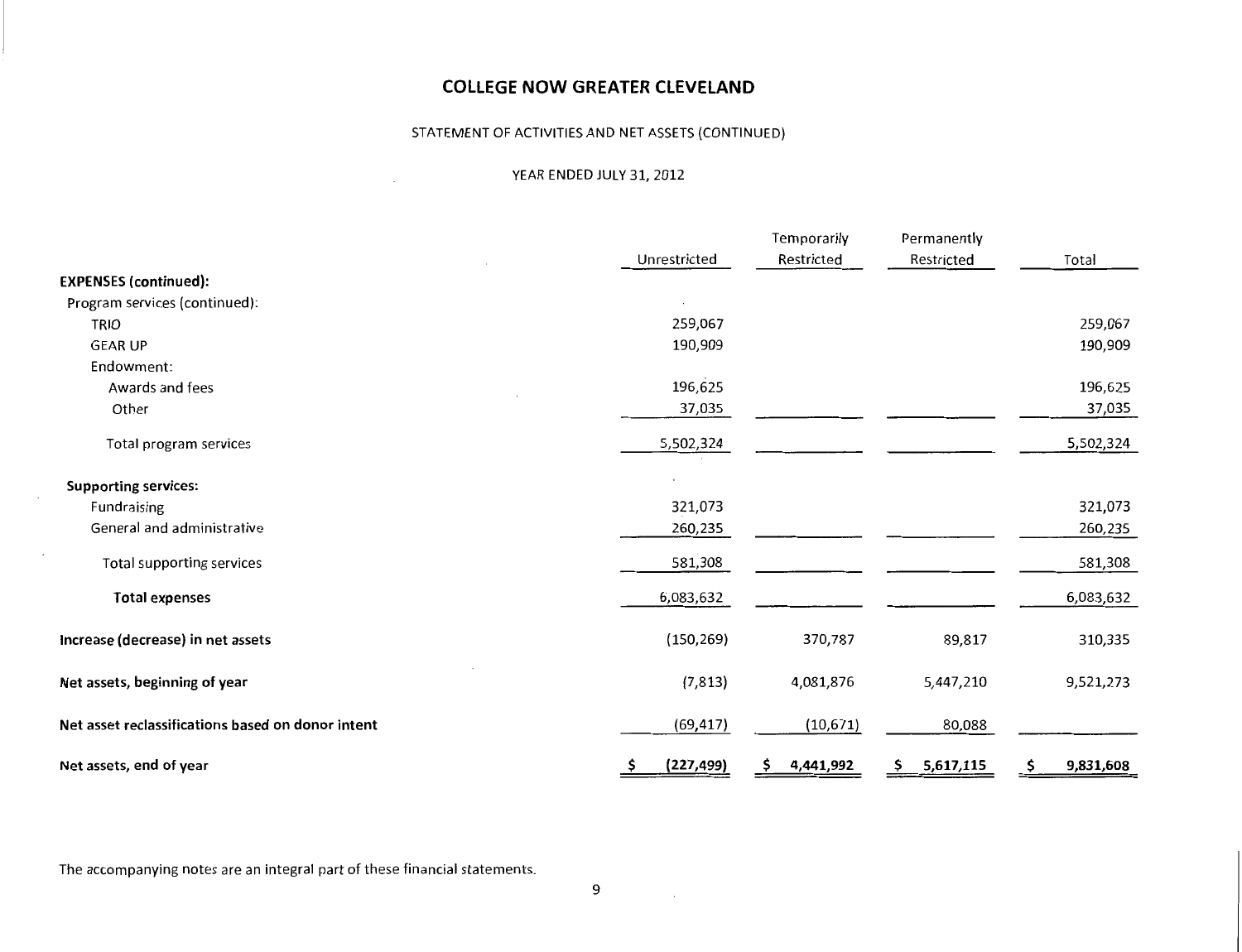### STATEMENTS OF CASH FLOWS

### YEARS ENDED JULY 31, 2013 AND 2012

|                                                                 |    | 2013       |    | 2012       |  |
|-----------------------------------------------------------------|----|------------|----|------------|--|
| Cash flows from operating activities:                           |    |            |    |            |  |
| Increase in net assets                                          | \$ | 1,675,547  | \$ | 310,335    |  |
| Adjustments to reconcile increase in net assets                 |    |            |    |            |  |
| to net cash from operating activities:                          |    |            |    |            |  |
| Depreciation and amortization                                   |    | 53,973     |    | 34,434     |  |
| Net realized and unrealized (gains) losses on investments       |    | (657, 295) |    | 56,438     |  |
| Contributions restricted for permanent endowment                |    | (14, 969)  |    | (84,059)   |  |
| Beneficial interest in perpetual trusts                         |    | (15, 803)  |    | (5,758)    |  |
| Changes in assets and liabilities:                              |    |            |    |            |  |
| Increase in unconditional promises to give                      |    | (967, 350) |    | (485, 337) |  |
| (increase) decrease in prepaid expenses and other assets        |    | (307, 042) |    | 261,779    |  |
| (Decrease) increase in accounts payable                         |    | (61, 473)  |    | 51,653     |  |
| Increase in scholarship awards payable                          |    | 253,384    |    | 319,100    |  |
| Increase (decrease) in accrued liabilities                      |    | 21,599     |    | (88, 349)  |  |
| Increase (decrease) in deferred revenue                         |    | 26,242     |    | (4, 753)   |  |
| Net cash provided by operating activities                       |    | 6,813      |    | 365,483    |  |
| Cash flows from investing activities:                           |    |            |    |            |  |
| Purchases of property and equipment                             |    | (136, 295) |    | (110, 037) |  |
| Proceeds from sale of investments                               |    | 934,489    |    | 1,010,000  |  |
| Purchases of investments                                        |    | (856, 969) |    | (866, 564) |  |
| Net (increase) decrease in cash and cash equivalents restricted |    |            |    |            |  |
| for permanent endowment                                         |    | (16, 128)  |    | 35,050     |  |
| Net cash provided by (used in) investing activities             |    | (74, 903)  |    | 68,449     |  |
| Cash flows provided by financing activities; receipts from      |    |            |    |            |  |
| contributions restricted for permanent endowment                |    | 14,969     |    | 84,059     |  |
| Net (decrease) increase in cash and cash equivalents            |    | (53, 121)  |    | 517,991    |  |
| Cash and cash equivalents, beginning                            |    | 2,447,929  |    | 1,929,938  |  |
| Cash and cash equivalents, ending                               | \$ | 2,394,808  | \$ | 2,447,929  |  |

The accompanying notes are an integral part of these financial statements.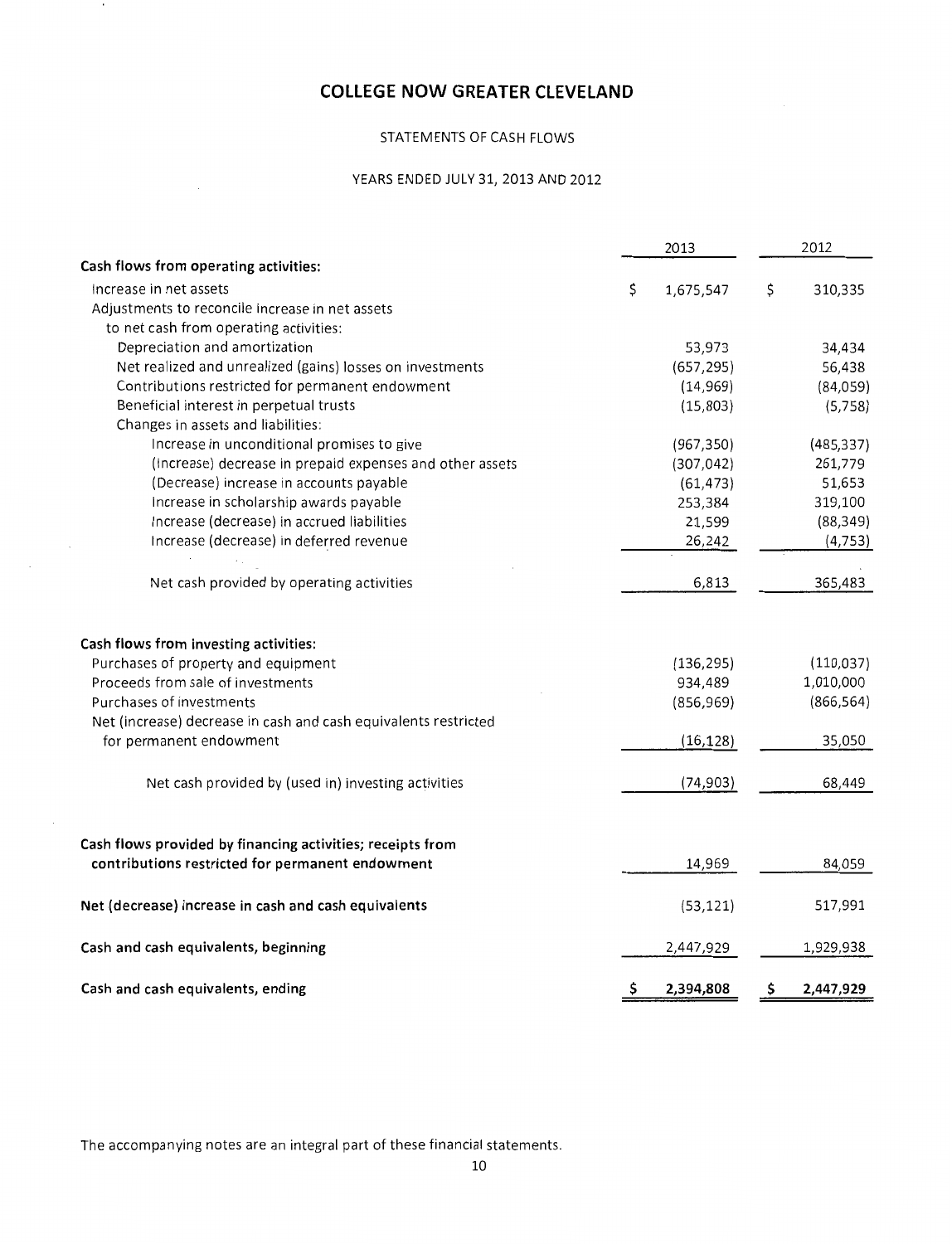### NOTES TO FINANCIAL STATEMENTS

### YEARS ENDED JULY 31,2013 AND 2012

### **1. Description of Organization and summary of significant accounting policies:**

### **Nature of activities:**

College Now Greater Cleveland's (formerly Cleveland Scholarship Program, Inc.) mission is to increase college attainment through college access and college success advising; financial aid counseling; and scholarship services. Highly trained professionals deliver our integrated services that annually reach more than 23,000 traditional and non-traditional students and individuals in more than 200 Northeast Ohio venues: schools, community centers, businesses and our downtown Cleveland Resource Center. Additionally, College Now awards approximately \$2.6 million in need-based scholarships to nearly 2,000 traditional and nontraditional students. Since 1966, College Now has helped thousands of Northeast Ohio students prepare for, finance and graduate from college.

### **Basis of accounting:**

The financial statements of the Organization have been prepared on the accrual basis of accounting.

### **Basis of presentation:**

Financial statement presentation follows the recommendations of generally accepted accounting principles, which require the Organization to report information regarding its financial position and activities according to three classes of net assets: unrestricted net assets, temporarily restricted net assets, and permanently restricted net assets.

### **Contributions:**

- Accounting principles generally accepted in the United States require contributions received to be recorded as unrestricted, temporarily restricted, or permanently restricted support, depending on the existence or nature of any donor restrictions.
- Support that is restricted by the donor is reported as an increase in unrestricted net assets if the restriction expires in the reporting period in which the support is recognized. All other donor restricted support is reported as an increase in temporarily or permanently restricted net assets, depending on the nature of the restriction. When a restriction expires (that is, when a stipulated time restriction ends or purpose restriction is accomplished), temporarily restricted net assets are reclassified to unrestricted net assets.

### **Promises to give:**

Unconditional promises to give are recognized as revenue or support in the period the promise is received. Unconditional promises to give due in the next year are recorded at their net realizable value. Unconditional promises to give in subsequent years are recorded at their present value using an appropriate discount rate commensurate with the risks involved. Conditional promises to give are recognized when the conditions on which they depend are substantially met.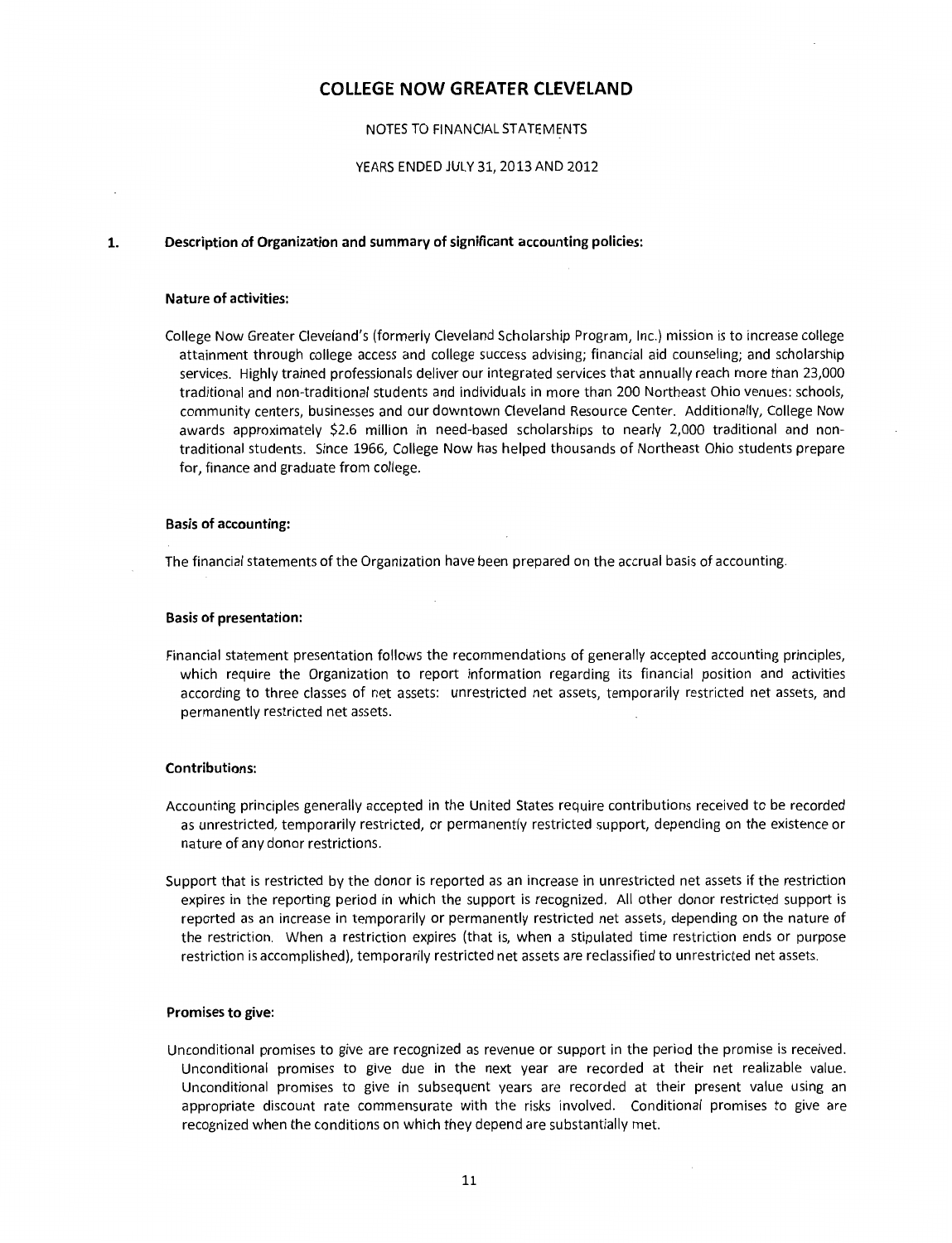### NOTES TO FINANCIAL STATEMENTS {CONTINUED)

### YEARS ENDED JULY 31, 2013 AND 2012

### **1. Summary of significant accounting policies (continued):**

### **Promises to give (continued):**

In evaluating the collectability of amounts receivable, the Organization considers a number of factors, including the age of the accounts, changes in collection patterns, terms of the grant or pledge and general industry conditions. An allowance for doubtful accounts is recorded based upon a consideration of the likelihood that amounts will not be collected in full. As specific accounts receivable are deemed uncollectible, they are written off against the allowance for doubtful accounts. No allowance was deemed necessary for the years ended July 31, 2013 and 2012.

### **Beneficial interests in perpetual trust:**

Beneficial interests in perpetual trusts are resources held and administered, at the direction of the resource provider, by an outside trustee for the benefit of the Organization. These trusts are irrevocable and the accounts are reported at estimated fair value of the assets in the trust with changes in value included in the statement of activities and net assets.

### **Trusts and wills:**

- The Organization, from time to time, is named as a beneficiary in certain conditional revocable wills and trusts. The Organization does not hold the rights to the underlying assets of these wills and trusts and, accordingly, does not record their value in the statements of financial position and statements of activities.
- The Organization is named the income beneficiary of a \$4.9 million permanent endowment fund maintained by The Cleveland Foundation. A percentage of the interest earned on these funds is available to the Organization for scholarships annually.

### **Donated property and equipment, materials and services:**

Donations of property and equipment are recorded as support at their estimated fair value at the date of donation. No amounts have been reflected in the financial statements for donated services since the criteria for recognition of such volunteer effort under generally accepted accounting principles has not been satisfied.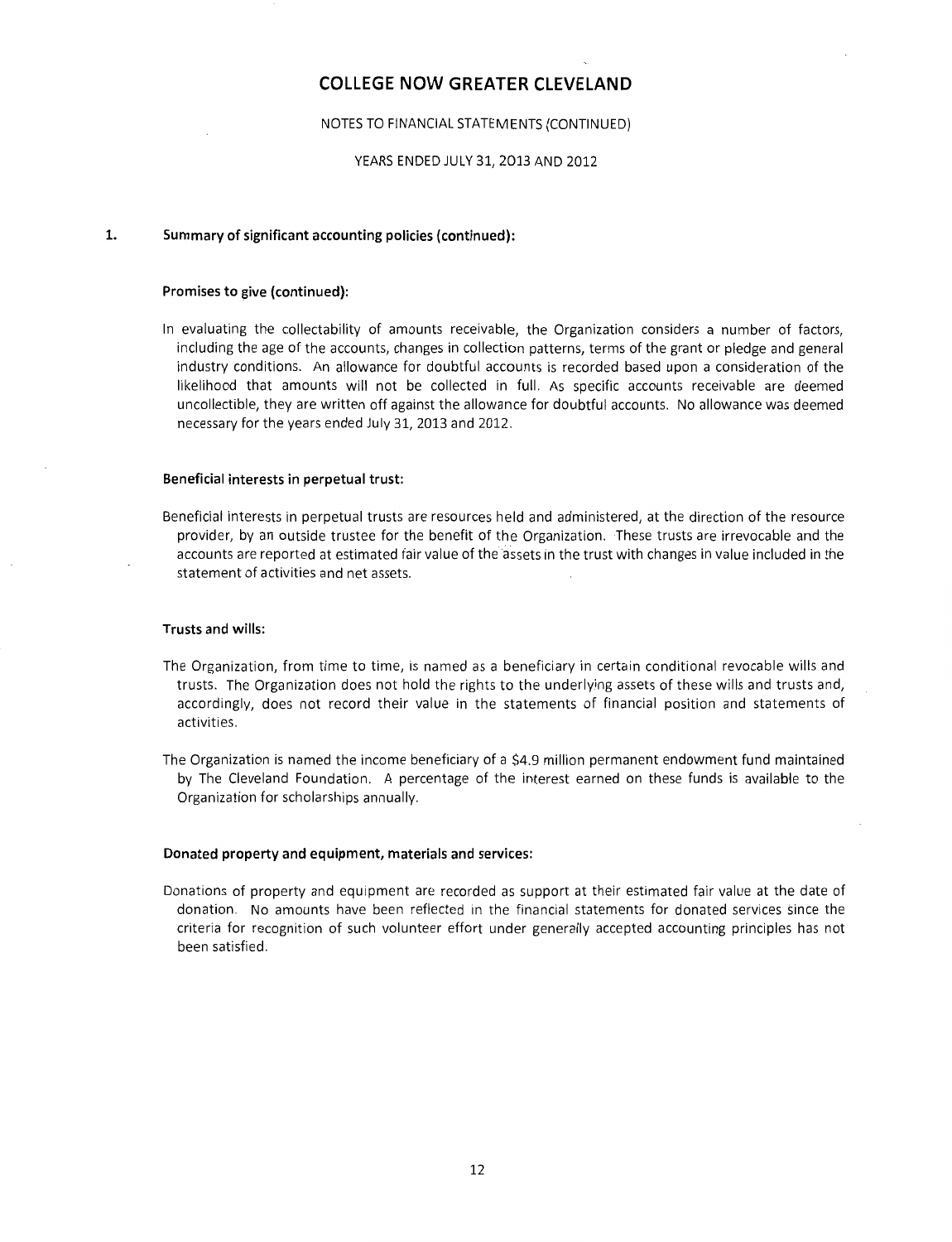### NOTES TO FINANCIAL STATEMENTS (CONTINUED)

### YEARS ENDED JULY 31, 2013 AND 2012

### **1. Summary of significant accounting policies (continued):**

### **Government grants and contracts:**

The Organization receives an Educational Talent Search grant (TRIO) and Upward Bound grant from the United States Department of Education; 21<sup>st</sup> Century Community Learning Center grant from the Ohio Department of Education; a Gaining Early Awareness and Readiness for Undergraduate Programs (GEAR UP) and College Access Challenge Grant, grants from the Ohio Board of Regents (OBR); and a Community Development Block Grant (CDBG) from the City of Cleveland. Compliance with terms and conditions specified in the grant and contract agreements are subject to audit by the grantor and contract agencies. Government grants are reported as an increase in unrestricted or temporarily restricted net assets in the reporting period in which the terms and conditions specified in the grant agreement are satisfied.

### **Cash and cash equivalents:**

- For purposes of the statement of cash flows, the Organization considers unrestricted or short-term temporarily restricted, highly liquid investments with an initial maturity of three months or less to be cash equivalents. Cash and cash equivalents designated for long-term purposes or received with donor imposed restrictions limiting their use to long-term purposes are not considered cash and cash equivalents for purposes of the statements of cash flows.
- At July 31, 2013 and periodically throughout the year, the Organization maintained balances in their accounts in excess of federally insured limits. The Organization does not expect to incur any losses resulting from cash held in financial institutions.

### **Investments:**

- In accordance with generally accepted accounting principles, investments in equity securities with readily determinable fair values and all investments in debt securities are measured at fair value in the statements of financial position. Investment income or loss (including gains and losses on investments, interest, and dividends) is included in the statement of activities as increases or decreases in unrestricted net assets unless the income or loss is restricted by donor or law.
- Additionally, the Organization has alternative investments within their portfolio. The alternative investments, which are not readily marketable, are carried at estimated fair values as provided by the investment managers. The Organization reviews and evaluates the values provided by the investment managers and agrees with the valuation methods and assumptions used in determining the fair value of the alternative investments. Those estimated fair values may differ significantly from the values that would have been used had a ready market for these securities existed. Alternative investments include off-shore investment funds. These financial instruments, which involve varying degrees of off-balance sheet risk, may result in loss due to changes in the market.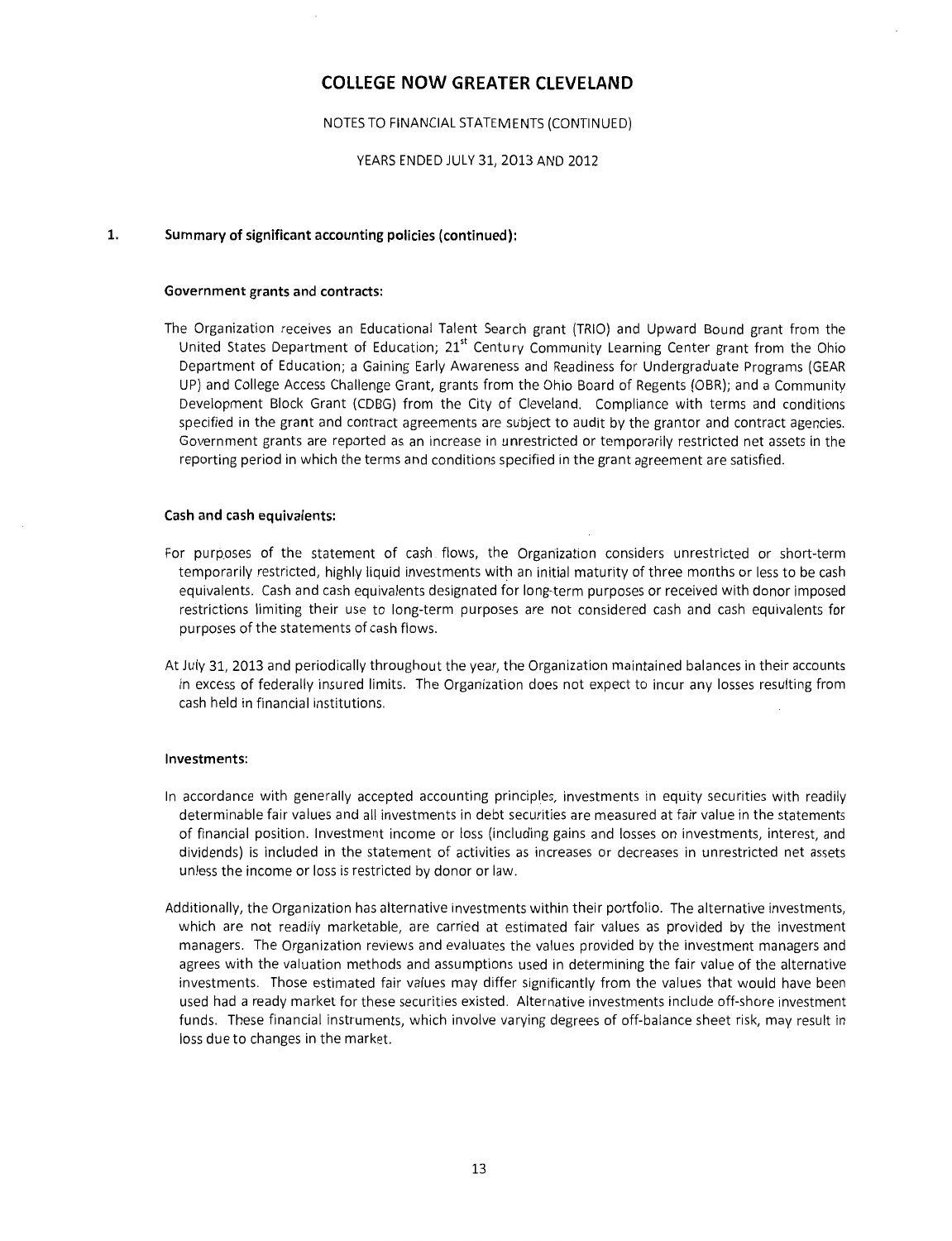### NOTES TO FINANCIAL STATEMENTS {CONTINUED)

YEARS ENDED JULY 31, 2013 AND 2012

### **1. Summary of significant accounting policies (continued):**

### **Property and equipment:**

Property and equipment are recorded at cost or, if donated, at the approximate fair value at the date of donation. The Organization depreciates such items over their estimated useful lives on a straight-line basis. Leasehold improvements are amortized over the lease term or the service lives of the improvements, whichever is shorter. Office furniture and equipment and computer equipment and software are depreciated over three to five years.

### **Income taxes:**

- The Organization is a tax-exempt organization under Section 501{c}{3} of the Internal Revenue Code and, consequently, does not provide for Federal income taxes on related income. In addition, the Internal Revenue Service has determined that the Organization is not a private foundation within the meaning of Section 509{a) of the Code.
- The Organization is no longer subject to Federal income tax examinations by tax authorities for years before 2010.

### **Use of estimates:**

The preparation of financial statements in conformity with accounting principles generally accepted in the United States of America requires management to make estimates and assumptions that affect the reported amount of assets and liabilities and disclosure of contingent assets and liabilities at the date of the financial statements and the reported amounts of revenues and expenses during the reporting period. Actual results could differ from those estimates.

### **2. Cash and cash equivalents:**

Cash and cash equivalents consisted of the following at July 31:

|                                                    | 2013      | 2012                                 |
|----------------------------------------------------|-----------|--------------------------------------|
| Unrestricted<br>Restricted for permanent endowment | 173.499   | $$2,394,808$ $$2,447,929$<br>157,371 |
|                                                    | 2,568,307 | 5, 2,605,300                         |

Included in cash and cash equivalents at July 31, 2013 and 2012 are additional money market funds of approximately \$213,000 and \$202,000, respectively, which are not covered by FDIC insurance and are subject to market risk.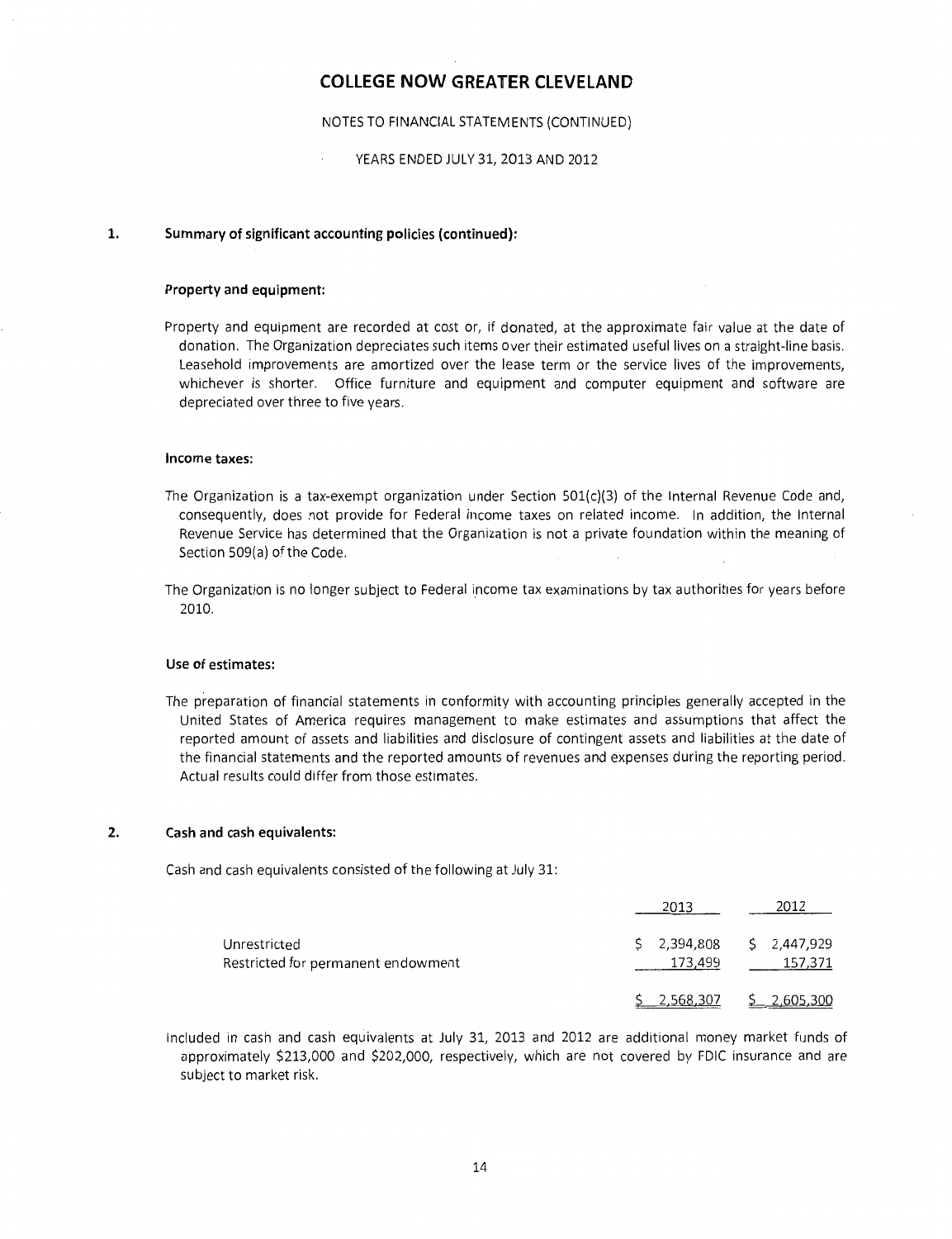### NOTES TO FINANCIAL STATEMENTS (CONTINUED)

YEARS ENDED JULY 31, 2013 AND 2012

### **3. Property and equipment, net:**

Property and equipment consists of the following at July 31, 2013 and 2012:

|                                                                                             | 2013                          | 2012                                |
|---------------------------------------------------------------------------------------------|-------------------------------|-------------------------------------|
| Leasehold improvements<br>Office furniture and equipment<br>Computer equipment and software | 120,590<br>323,911<br>482,157 | \$<br>119,691<br>234,639<br>436,033 |
| Accumulated depreciation and amortization                                                   | 926,658<br>(711.756)          | 790,363<br>(657, 783)               |
| Net property and equipment                                                                  | 214.902                       | 132,580                             |

#### **4. Unconditional promises to give:**

Unconditional promises to give are primarily made by foundations, corporations, and individuals. Promises to give to be received after July 31, 2013 are discounted at rates varying from .23% to .37% based upon the time that the promise to give was made. Unconditional promises to give consisted of the following at July 31:

|                                                                                 | 2013          | 2012        |
|---------------------------------------------------------------------------------|---------------|-------------|
| Unrestricted and temporarily restricted $-$<br>available for operating expenses | $5$ 3,335,969 | \$2,368,619 |

Unconditional promises to give are to be received by the Organization as follows:

| Receivable in less than one year<br>Receivable in one to five years<br>Receivable beyond five years | 2,582,005<br>749.366<br>10,000 |
|-----------------------------------------------------------------------------------------------------|--------------------------------|
| Less discounts to net present value                                                                 | 3,341,371<br>5,402             |
| Net unconditional promises to give                                                                  | 3,335,969                      |

Approximately 45% and 66% of the gross amount of unconditional promises to give was due from three donors at July 31, 2013 and 2012.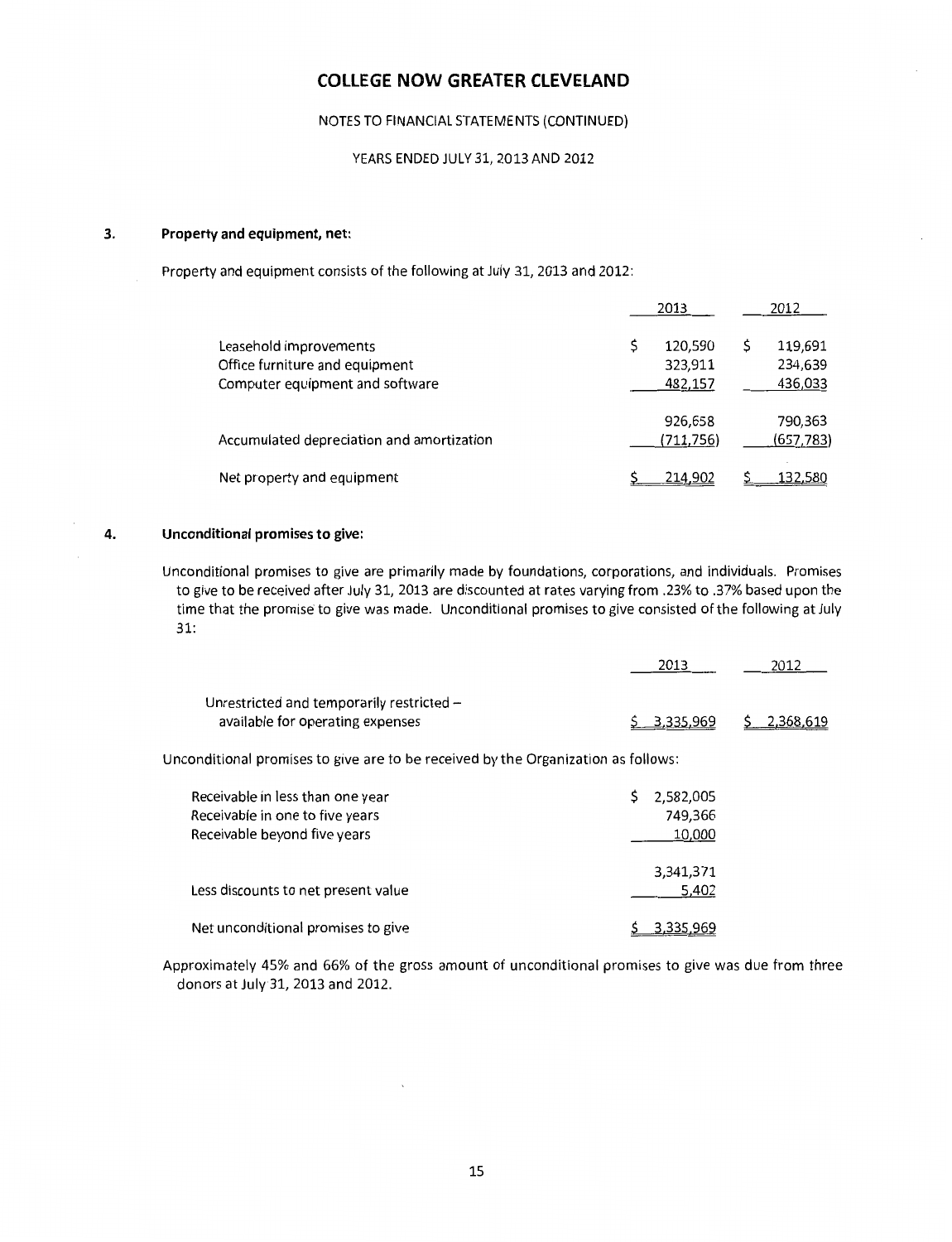### **COllEGE NOW GREATER ClEVElAND**

### NOTES TO FINANCIAL STATEMENTS (CONTINUED)

### YEARS ENDED JULY 31, 2013 AND 2012

### **5. Fair value:**

FASB ASC 820 Fair Value Measurements and Disclosure establishes a three-level valuation hierarchy for disclosure of fair value measurements. The valuation hierarchy is based upon the transparency of inputs to the valuation of an asset or liability as of the measurement date. The three levels are defined as follows:

- Level 1 inputs to the valuation methodology are quoted prices (unadjusted) for identical assets or liabilities in active markets.
- Level 2 inputs to the valuation methodology include quoted prices for similar assets or liabilities in active markets, and inputs that are observable for the asset or liability, either directly or indirectly, for substantially the full term of the financial instrument.
- Level 3 inputs to the valuation methodology are unobservable and significant to the fair value measurement.
- A financial instrument's categorization within the valuation hierarchy is based upon the lowest level of input that is significant to the fair value measurement.

The following table represents the financial instruments carried at fair value as of July 31, 2013, by the valuation hierarchy set forth by generally accepted accounting principles:

|                                        | Fair Value<br>at July 31, |                 |              |               |
|----------------------------------------|---------------------------|-----------------|--------------|---------------|
|                                        | 2013                      | Level 1         | Level 2      | Level 3       |
| Investments:                           |                           |                 |              |               |
| Cash equivalents                       | 635,219<br>Ś.             | 422,252<br>S.   | 212,967<br>S |               |
| Alternative investments:               |                           |                 |              |               |
| Hedge funds                            | \$<br>819,712             |                 |              | \$<br>819,712 |
| Private equity funds                   | 713,435                   |                 |              | 713,435       |
| Total alternative investments          | 1,533,147                 |                 |              | 1,533,147     |
| Mutual funds:                          |                           |                 |              |               |
| Domestic equity funds                  | Ś.<br>1,610,003           | 1,610,003<br>S. |              |               |
| International equity funds             | 2,119,313                 | 2,119,313       |              |               |
| Bond funds                             | 1,068,131                 | 1,068,131       |              |               |
| Other                                  | 416,977                   | 416,977         |              |               |
| Total mutual funds                     | 5,214,424<br>S.           | 5, 5, 214, 424  |              |               |
| Beneficial interest in perpetual trust |                           |                 |              | 234,905<br>S  |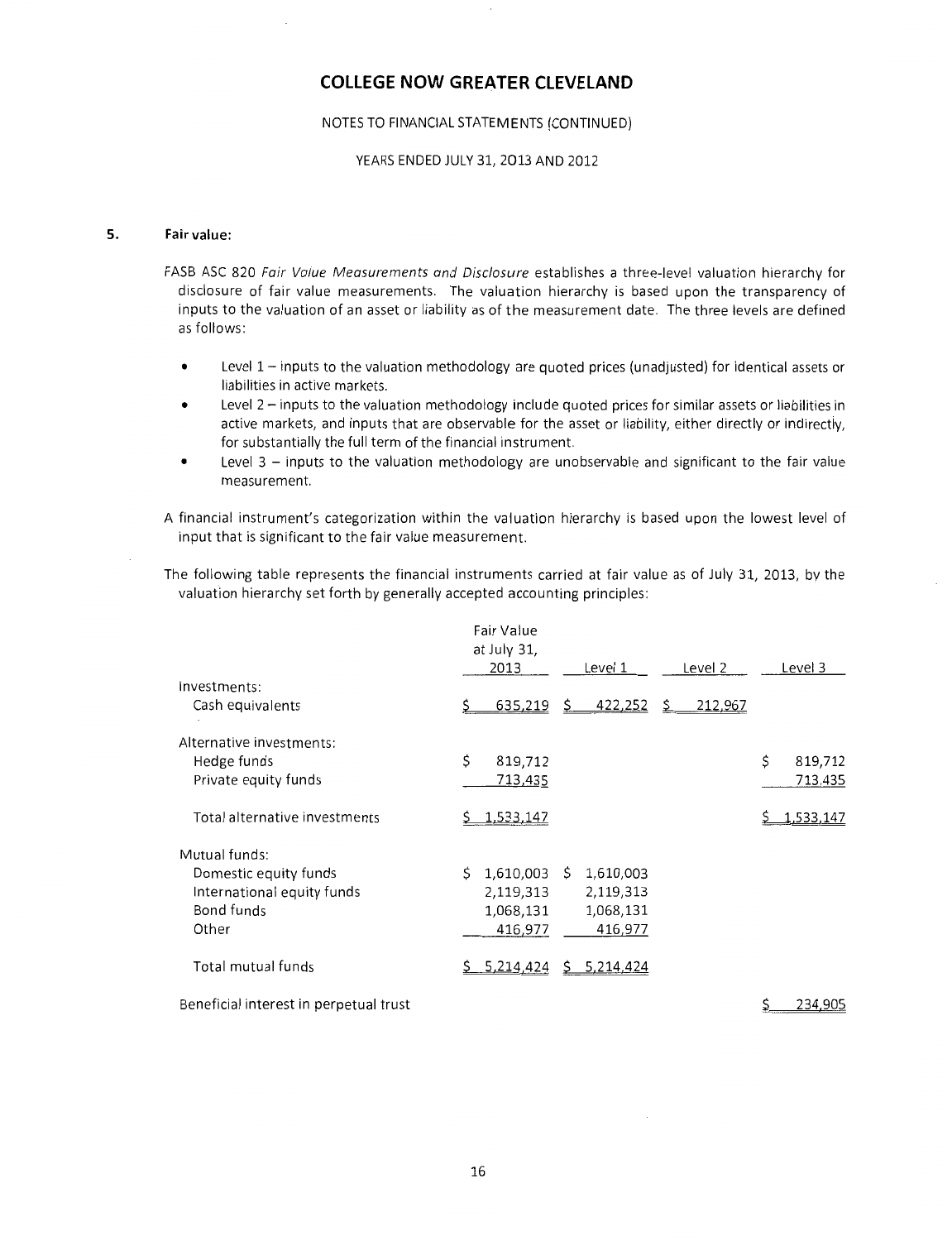### NOTES TO FINANCIAL STATEMENTS (CONTINUED)

YEARS ENDED JULY 31, 2013 AND 2012

### **5. Fair value (continued):**

The following table represents the financial instruments carried at fair value as of July 31, 2012, by the valuation hierarchy set forth by generally accepted accounting principles:

|                               | Fair Value      |                 |              |               |
|-------------------------------|-----------------|-----------------|--------------|---------------|
|                               | at July 31,     |                 |              |               |
|                               | 2012            | Level 1         | Level 2      | Level 3       |
| Investments:                  |                 |                 |              |               |
| Cash equivalents              | \$<br>453,201   | 250,862<br>S    | 202,339<br>S |               |
| Alternative investments:      |                 |                 |              |               |
| Hedge funds                   | \$<br>746,723   |                 |              | \$<br>746,723 |
| Private equity funds          | 633,042         |                 |              | 633,042       |
| Total alternative investments | 1,379,765<br>S  |                 |              | 1,379,765     |
| Mutual funds:                 |                 |                 |              |               |
| Domestic equity funds         | Ś.<br>1,634,603 | -S<br>1,634,603 |              |               |
| International equity funds    | 1,872,527       | 1,872,527       |              |               |
| Bond funds                    | 892,516         | 892,516         |              |               |
| Real estate funds             | 65,786          | 65,786          |              |               |
| Other                         | 322,599         | 322,599         |              |               |
| Total mutual funds            | 4,788,031       | 4,788,031       |              |               |
|                               |                 |                 |              |               |

Beneficial interest in perpetual trust s 219,102

- The following is a description of the Organization's valuation methodologies for assets and liabilities measured at fair value. Fair value for Level 1 is based upon quoted market prices for identical assets. Fair value for Level 2 is based on face value which approximates fair value for money market funds. Fair value for alternative investments and beneficial interest in perpetual trusts is based on estimated values of comparable investments in active and inactive markets.
- Fair value for beneficial interest in trusts is based on the Organization's percentage of fair value of the assets contributed to the trust which the Organization believes approximates the present value of the expected future cash flow.
- Alternate investments include investments in hedge funds. The funds will invest substantially all of its assets in underlying funds that are generally not registered as investment companies under the 1940 Act and, therefore, the funds will not have the benefit of various protections provided under the 1940 Act with respect to an investment in those underlying funds. The underlying funds may engage in speculative investment strategies and practices, such as the use of leverage, short sales, and derivatives transactions, which can increase the risk of investment loss. The funds provide limited liquidity, and units in the funds are not transferable. In determining the value of these investments, the funds' management use a variety of reference data and assumptions, including estimates of existing market conditions and risks, and independent third-party valuation firm reviews. The estimated value may differ from the values that would have been used had a ready market for the securities existed, and the difference could be material.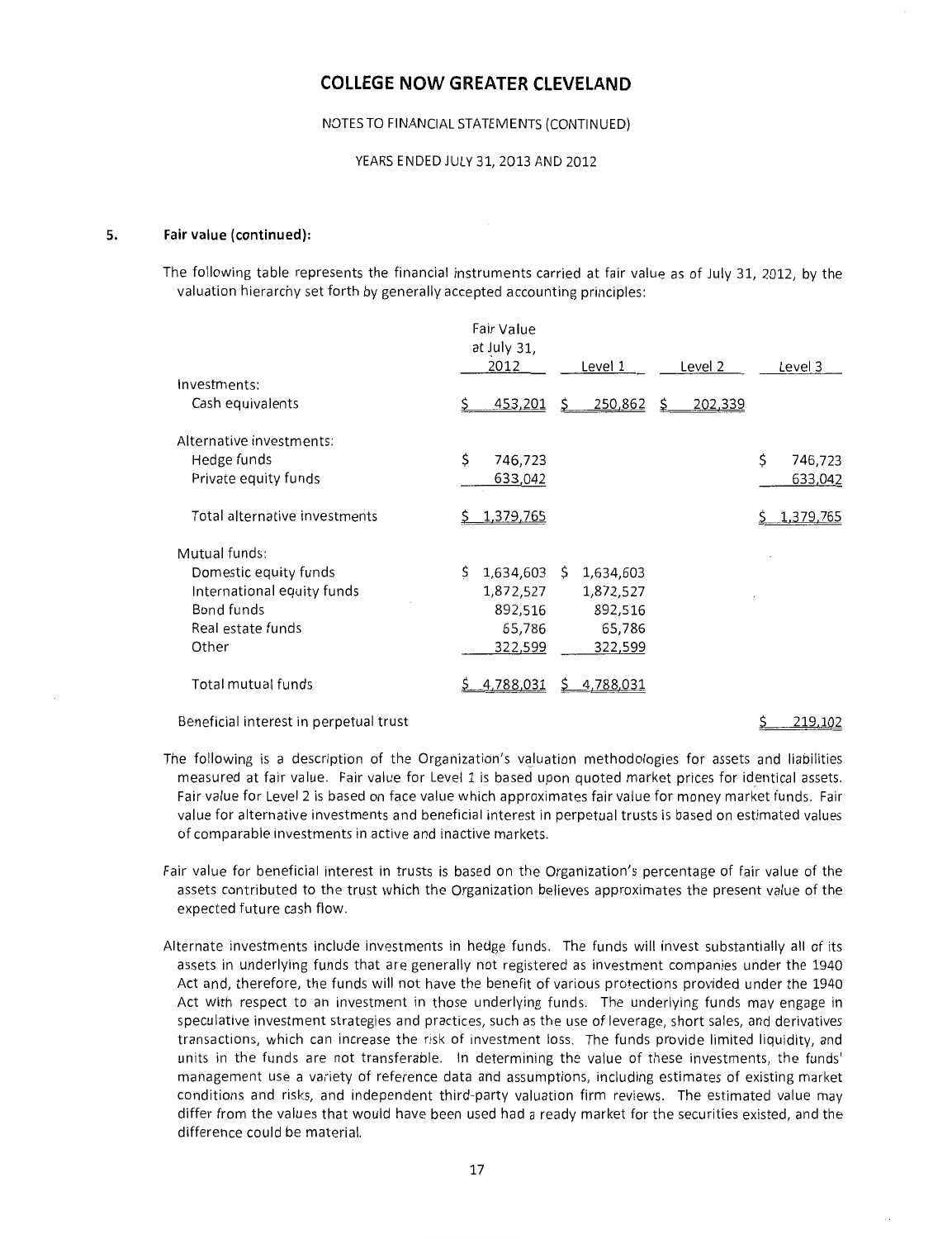### NOTES TO FINANCIAL STATEMENTS (CONTINUED)

YEARS ENDED JULY 31, 2013 AND 2012

### **5. Fair value (continued):**

The fair value of these hedge funds have been estimated by the funds' management using the estimated net asset value (NAV) of the investments. In using NAV, certain attributes of the investment that may impact the fair value of the investment are not considered in measuring fair value. The estimated NAV may differ from the values that would have been used had a ready market for the securities existed, and the difference could be material.

Accounting Standards Update No. 2011-04 Amendments to Achieve Common Fair Value Measurement and Disclosure Requirements in U.S. GAAP and International Financial Reporting Standards ("IFRS") ("ASU 2011-04") includes common requirements for measurement of and disclosure about fair value between U.S. GAAP and IFRS. ASU 2011-04 requires reporting entities to disclose quantitative information about the unobservable inputs used in the fair value measurements categorized within Level 3 of the fair value hierarchy.

| The following is a summary of quantitative information about significant unobservable valuation inputs for |
|------------------------------------------------------------------------------------------------------------|
| Level 3 fair value measurements for the investments held as of December 31, 2012:                          |

|                                                                              | Fair Value at |                             |
|------------------------------------------------------------------------------|---------------|-----------------------------|
| Level 3 Investments                                                          | July 31, 2013 | <b>Valuation Techniques</b> |
| Hedge Funds:<br>Hirtle Callaghan Absolute Return Offshore<br>Fund            | \$<br>199,143 | NAV as practical expedient* |
| Hirtle Callaghan Total Return Offshore<br>Fund                               | 620,569       | NAV as practical expedient* |
|                                                                              | 819,712       |                             |
| Limited Partnerships:<br>Hirtle Callaghan Private Equity VI Offshore<br>Fund | 366,152       | NAV as practical expedient* |
| Hirtle Callaghan Private Equity VII Offshore<br>Fund                         | 347,283       | NAV as practical expedient* |
|                                                                              | 713,435       |                             |
|                                                                              | 1,533,147     |                             |

### \* Unobservable input

No adjustments were made to the NAV provided by the investment manager or administrator of the funds. Adjustment to the NAV provided by the investment manager or administrator of the funds would be considered if the practical expedient NAV was not as of the funds' measurement date; it was probable that the funds would be sold at a value materially different than the reported expedient NAV; or it was determined in accordance with the funds' valuation procedures that the funds are not being reported at fair value.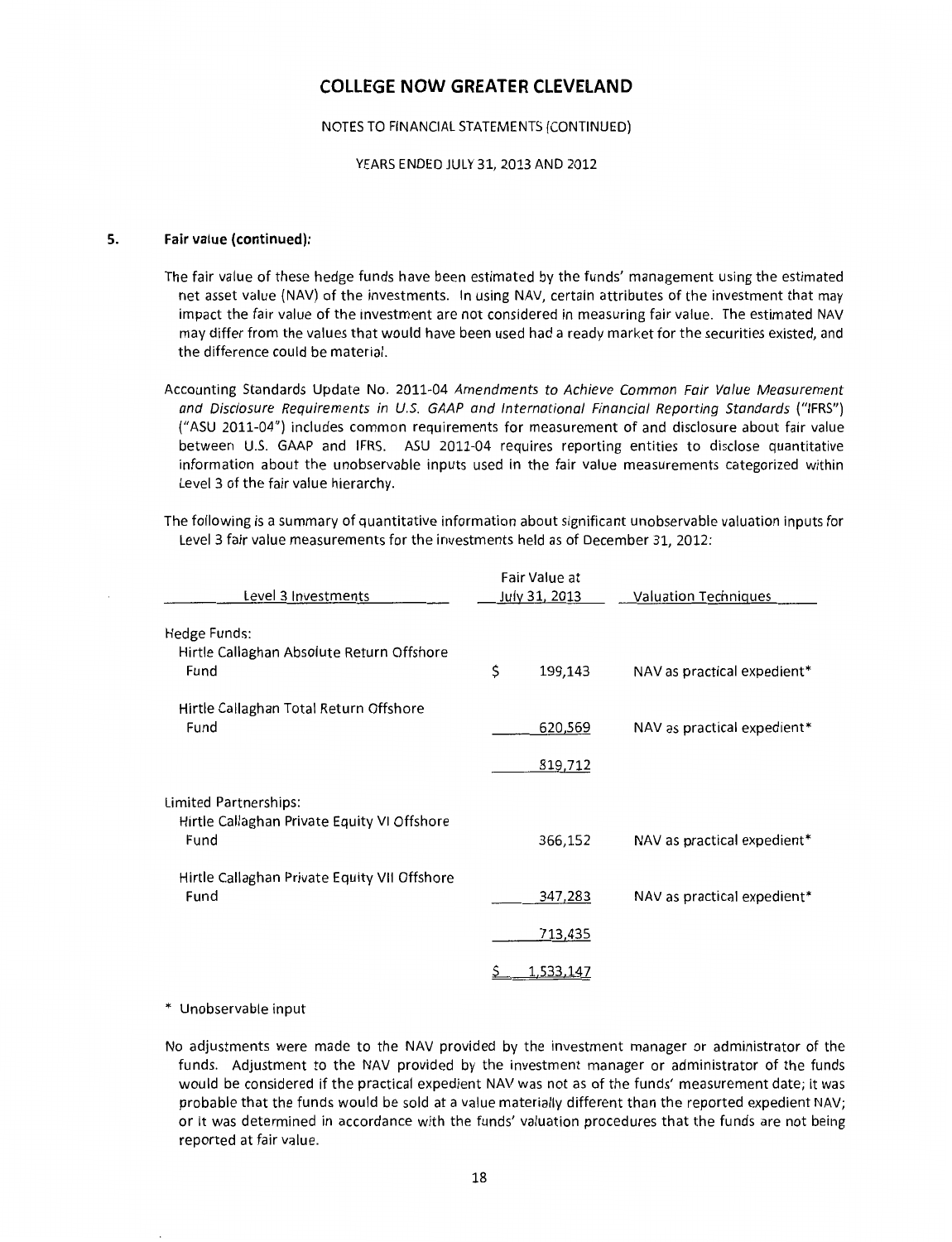### NOTES TO FINANCIAL STATEMENTS (CONTINUED}

### YEARS ENDED JULY 31, 2013 AND 2012

### **5. Fair value (continued):**

The following table is a reconciliation of the beginning and ending balances, separately for each major category of assets and liabilities, measured at fair value on a recurring basis using significant unobservable inputs (Level3} for the years ended July 31, 2013 and 2012:

|                                         |    | 2013          |    | 2012      |
|-----------------------------------------|----|---------------|----|-----------|
| Alternative investments:                |    |               |    |           |
| Beginning balance                       | Ś. | 1,379,765     | Ś. | 1,272,330 |
| Unrealized gains                        |    | 59,137        |    | 1,454     |
| Purchases                               |    | 94,245        |    | 105,981   |
| Ending balance                          |    | $5$ 1,533,147 |    | 1,379,765 |
|                                         |    | 2013          |    | 2012      |
| Beneficial interest in perpetual trust: |    |               |    |           |
| Beginning balance                       | Ś  | 219,102       | \$ | 213,344   |
| Increase in beneficial interest         |    | 15,803        |    | 5,758     |
| Ending balance                          |    | 234,905       |    | 219,102   |

### **6. Investments:**

Investments are presented in the financial statements at market value as follows:

|                                                                                       | 2013         | 2012                                     |
|---------------------------------------------------------------------------------------|--------------|------------------------------------------|
| Unrestricted – available for operating expenses<br>Restricted for permanent endowment | 4,805,934    | $5$ 1,941,637 $5$ 1,689,782<br>4,478,014 |
|                                                                                       | 5, 6.747.571 | \$6,167,796                              |

Investments consisted of the following at July 31:

|                                  |                 | 2013           |               | 2012      |
|----------------------------------|-----------------|----------------|---------------|-----------|
|                                  | Cost            | Market         | Cost          | Market    |
| Fixed income funds,              |                 |                |               |           |
| capital trust                    | \$<br>1,062,887 | 1,068,131<br>Ś | \$<br>844,730 | 892,516   |
| Equity funds                     | 3,488,019       | 4,146,293      | 3,743,788     | 3,895,515 |
| Alternative investment<br>funds: |                 |                |               |           |
| Private equity funds             | 548,093         | 713,435        | 525,847       | 633,042   |
| Hedge funds                      | 800,000         | 819,712        | 800,000       | 746,723   |
|                                  | 5,898,999       | 6,747,571      | 5,914,365     | 6,167,796 |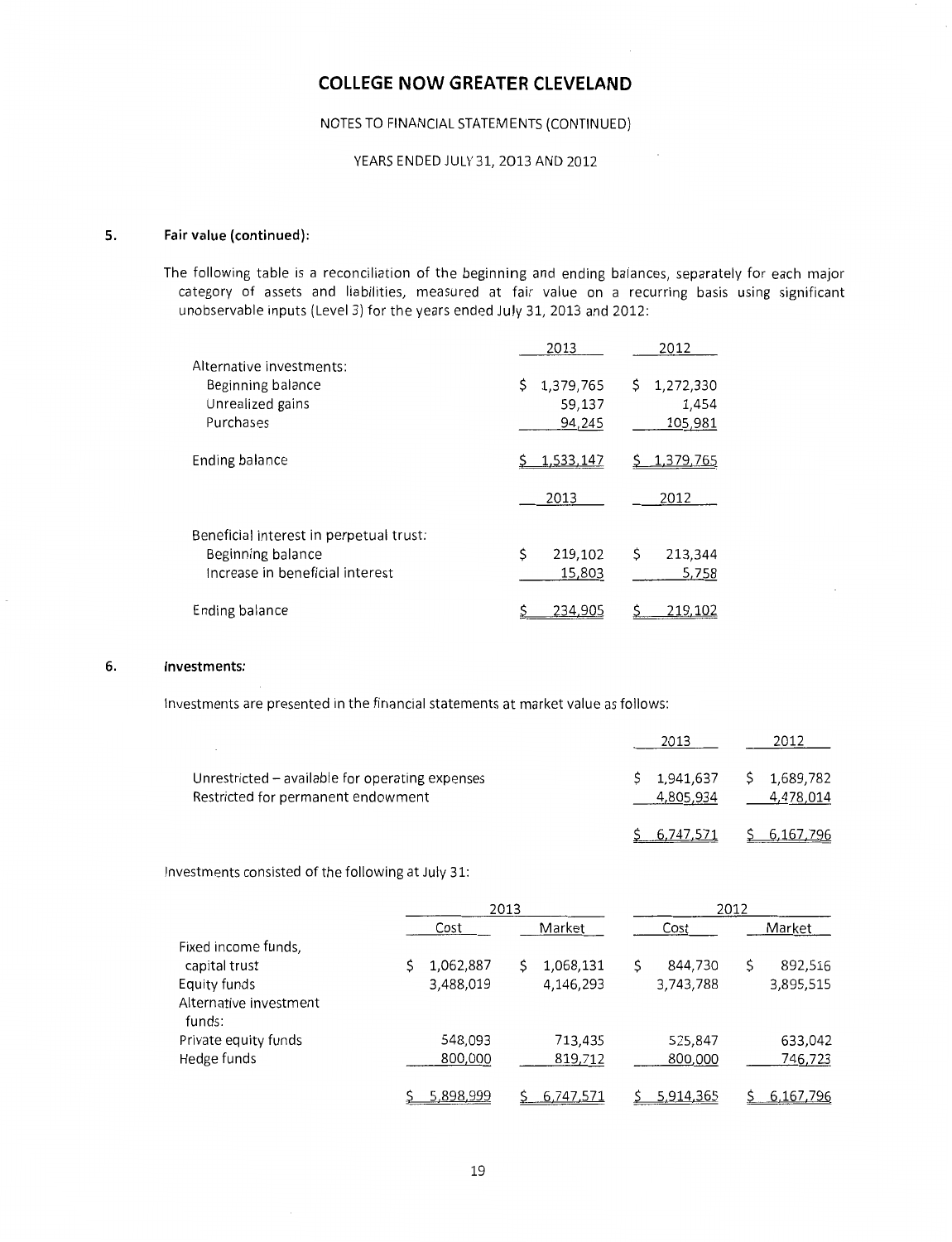### NOTES TO FINANCIAL STATEMENTS (CONTINUED)

YEARS ENDED JULY 31, 2013 AND 2012

### **6. Investments {continued):**

The Organization invests in various investment securities. Investment securities are exposed to various risks such as interest rate, market and credit risks. Due to the level of risk associated with certain investment securities, it is at least reasonably possible that changes in the values of investment securities will occur in the near term and that such changes could have a material effect on the Organization's statements of financial position, activities and net assets, and cash flows.

### **7. Restrictions on net assets:**

### **Temporarily restricted net assets:**

Temporarily restricted net assets are required to be used for the following purposes:

|                            | 2013            | 2012            |
|----------------------------|-----------------|-----------------|
| Financial aid              | 2,348,785<br>S. | 2,194,924<br>S. |
| Advisors                   | 1,292,237       | 967,049         |
| Retention                  | 437,117         |                 |
| Adult learner              | 764,579         | 643,217         |
| Managed scholarships       | 326,721         | 309,260         |
| Early awareness            | 168,444         | 247,542         |
| General and administrative | 101,545         | 50,000          |
| Resource center            | 38,000          | 30,000          |
|                            | 5,477,428       | 4,441,992       |

Temporarily restricted net assets were released from restrictions during fiscal years 2013 and 2012 by incurring expenditures satisfying the purpose or time restrictions specified by donors as follows:

|                            | 2013          |   | 2012      |
|----------------------------|---------------|---|-----------|
| Financial aid              | \$<br>896,535 | S | 1,035,582 |
| Retention                  | 108,383       |   |           |
| Advisors                   | 889,549       |   | 758,408   |
| Managed scholarships       | 213,014       |   | 270,729   |
| Adult learner              | 260,488       |   | 238,934   |
| Early awareness            | 79,098        |   |           |
| General and administrative | 50,000        |   | 119,474   |
| Resource center            | 30,000        |   | 30,000    |
|                            | 2,527,067     |   | 2,453,127 |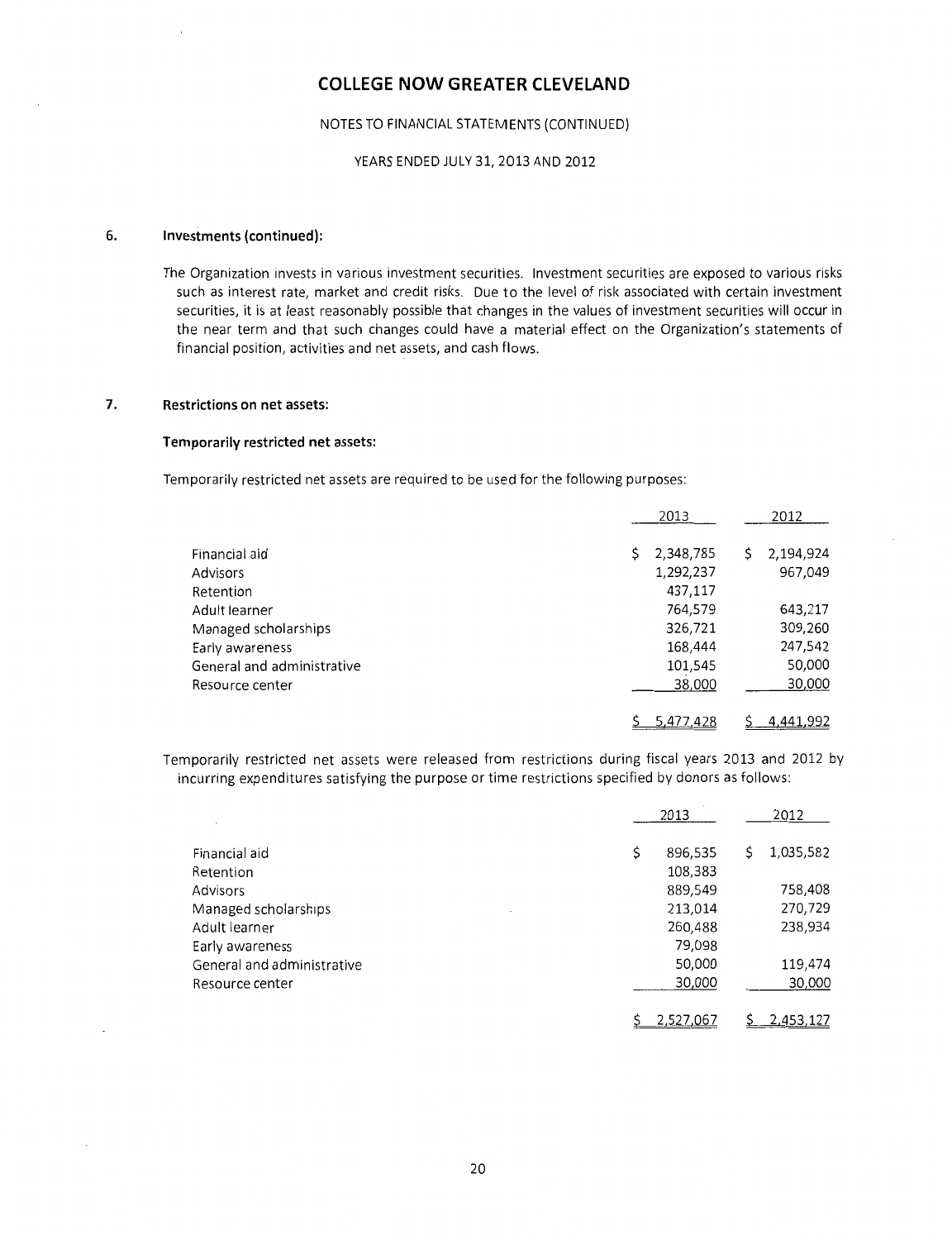### NOTES TO FINANCIAL STATEMENTS {CONTINUED)

YEARS ENDED JULY 31, 2013 AND 2012

### **7. Restrictions on net assets (continued):**

### **Permanently restricted net assets:**

Permanently restricted net assets at July 31, 2013 and 2012 totaling \$5,647,887 and \$5,617,115, respectively, consist of endowment fund assets to be held in perpetuity and beneficial interests in perpetual trusts and are detailed as follows:

|                                         | 2013                      |             |
|-----------------------------------------|---------------------------|-------------|
| Permanently restricted endowment fund   | $$5,412,982$ $$5,398,013$ |             |
| Beneficial interest in perpetual trusts | 234,905                   | 219,102     |
|                                         | \$ 5,647,887              | S 5,617,115 |

The income from these assets may be used to primarily support financial aid activities of the Organization. In accordance with accounting principles generally accepted in the United States of America, permanently restricted net assets have been recorded at historic dollar value and unrealized gains and losses on the underlying endowment investments have been reflected as an increase or decrease to unrestricted net assets. From time to time, the fair value of assets associated with donor-restricted endowment funds may fall below the level the donor requires the Organization to retain as a fund of perpetual duration. These deficits resulted from market fluctuations and totaled approximately \$434,000 at July 31, 2013 and \$763,000 at July 31, 2012. During 2012, management determined that \$80,088 previously classified as unrestricted and temporarily restricted net assets should be reclassified to permanently restricted net assets based on the intention of the donors. This reclassification is reflected in the 2012 statement of activities and net assets.

Changes in endowment net assets for fiscal year ended July 31, 2013 were as follows:

|                                                            | Unrestricted    | Permanently<br>Restricted | Total      |
|------------------------------------------------------------|-----------------|---------------------------|------------|
| Endowment net assets, beginning of year                    | (762,628)<br>Ś. | \$5,398,013               | 4,635,385  |
| investment return:<br>Investment income                    | 120,456         |                           | 120,456    |
| Net appreciation/depreciation (realized<br>and unrealized) | 434,305         |                           | 434,305    |
| Total investment return                                    | 554,761         |                           | 554,761    |
| Appropriation of endowment assets<br>for expenditure       | (225, 682)      |                           | (225, 682) |
| Contributions                                              |                 | 14,969                    | 14,969     |
| Endowment net assets, end of year                          | (433,549)       | 5,412,982                 | 4,979,433  |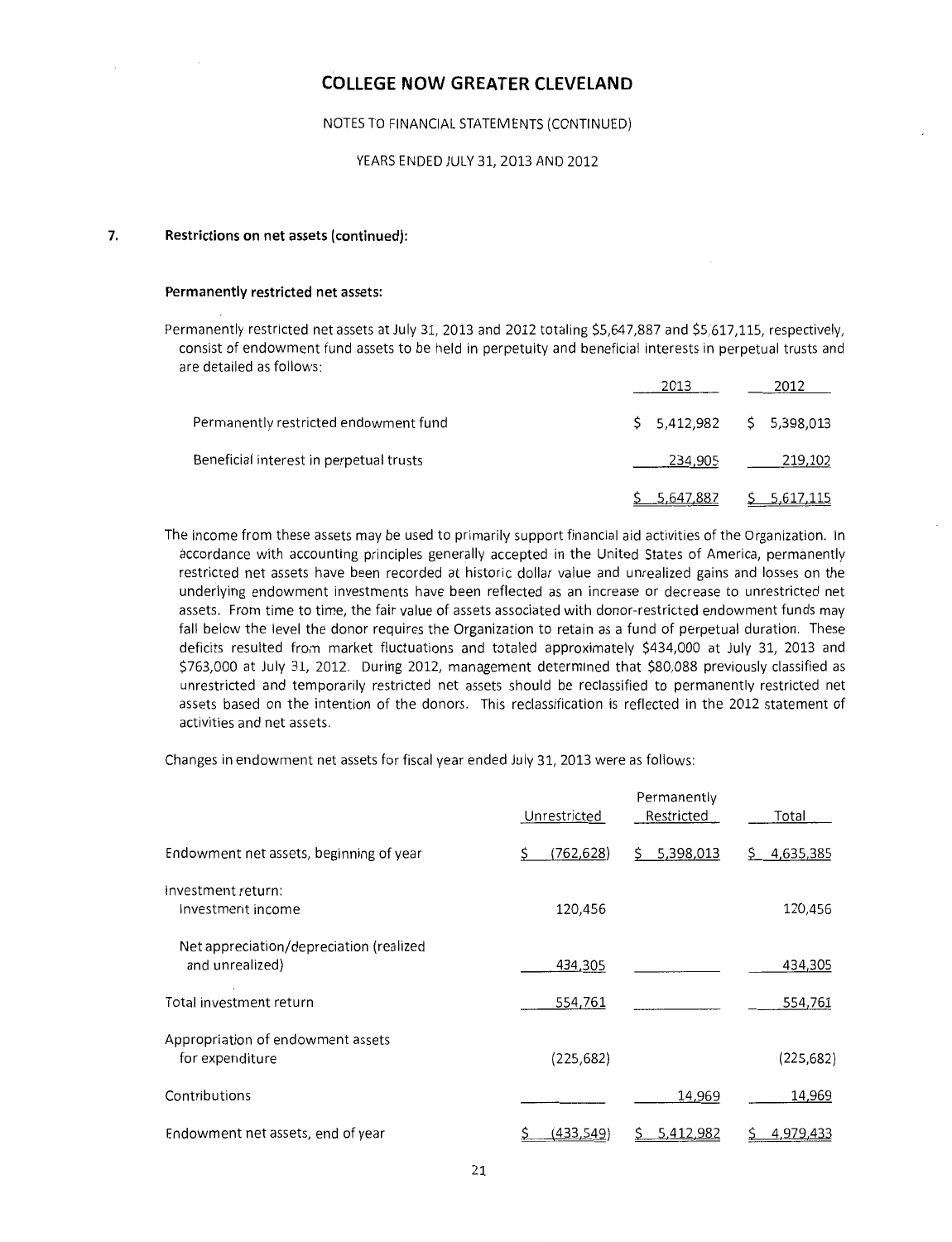NOTES TO FINANCIAL STATEMENTS (CONTINUED)

YEARS ENDED JULY 31, 2013 AND 2012

### **7. Restrictions on net assets (continued):**

### **Permanently restricted net assets (continued):**

Changes in endowment net assets for fiscal year ended July 31, 2012 were as follows:

|                                                            | Unrestricted    | Permanently<br>Restricted | Total      |
|------------------------------------------------------------|-----------------|---------------------------|------------|
| Endowment net assets, beginning of year                    | (622,071)<br>\$ | \$5,233,866               | 4,611,795  |
| Investment return:<br>Investment income                    | 109,337         |                           | 109,337    |
| Net appreciation/depreciation (realized<br>and unrealized) | (33, 518)       |                           | (33, 518)  |
| Total investment return                                    | 75,819          |                           | 75,819     |
| Appropriation of endowment assets<br>for expenditure       | (216, 376)      |                           | (216, 376) |
| Contributions                                              |                 | 84,059                    | 84,059     |
| Net asset reclassification                                 |                 | 80,088                    | 80,088     |
| Endowment net assets, end of year                          | (762, 628)      | 5,398,013                 | 4,635,385  |

The Organization's Board has interpreted the State of Ohio's Uniform Prudent Management of Institutional Funds Act (UPMIFA) as requiring the preservation of the fair value of the original gift as of the gift date of the donor-restricted endowment funds absent explicit donor stipulations to the contrary. As a result of the interpretation, the Organization classifies as permanently restricted, (a) the original value of gifts donated to the permanent endowment, (b) the original value of subsequent gifts to the permanent endowment, and (c) accumulations to the permanent endowment made in accordance with the direction of the applicable donor gift instrument at the time the accumulation is added to the fund. In accordance with UPMIFA, the Organization considers the following factors in making a determination to appropriate or accumulate donor-restricted endowment funds:

- 1) General economic conditions
- 2) The possible effect of inflation or deflation
- 3) The expected tax consequences, if any, of investment decisions or strategies
- 4) The role that each investment or course of action plays within the overall investment portfolio of the fund
- 5) The expected total return from income and the appreciation of investments
- 6) Other resources of the Organization
- 7) The need of the Organization and of the fund to make distributions and preserve capital
- 8) An asset's special relationship or special value, if any, to the charitable purposes of the Organization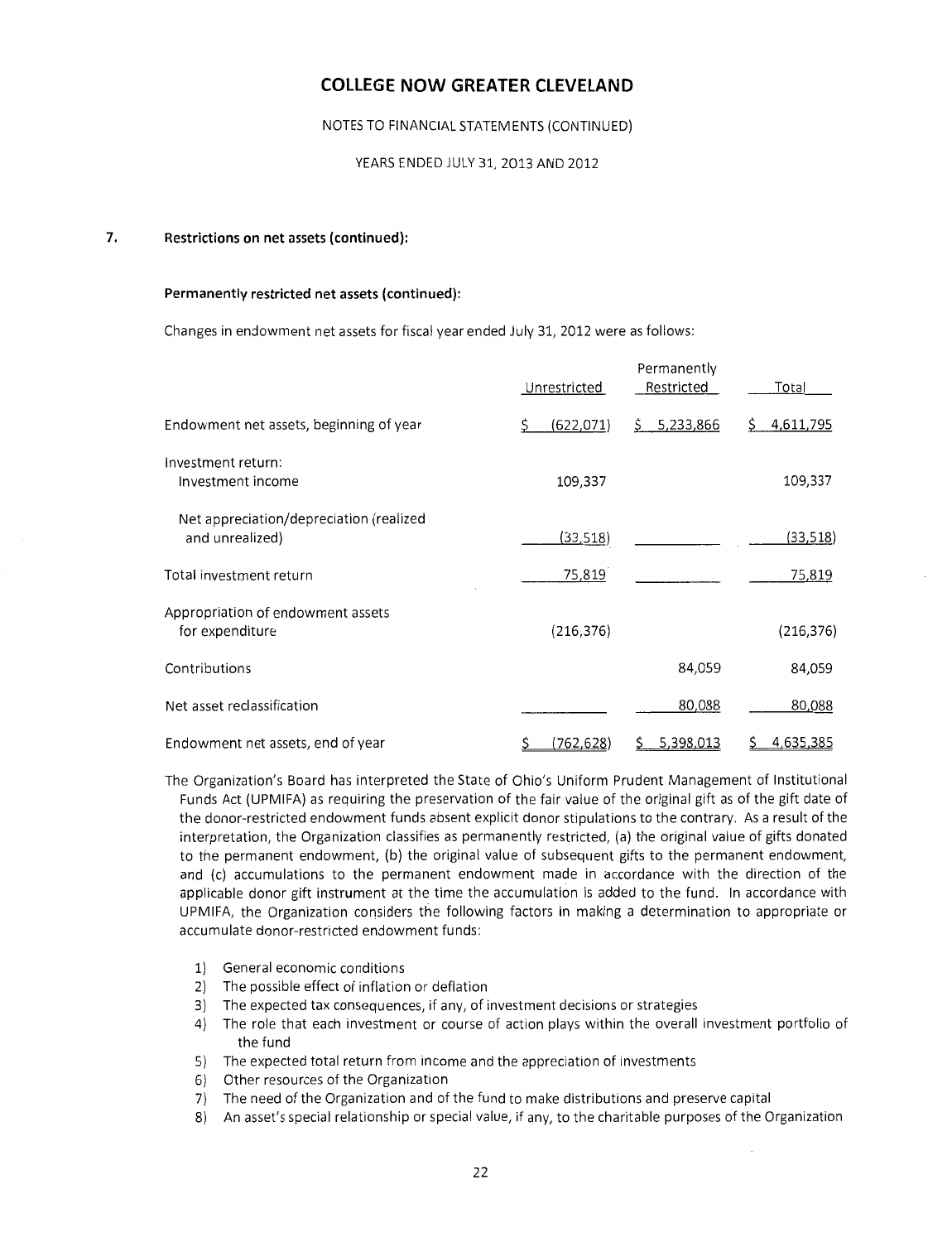NOTES TO FINANCIAL STATEMENTS (CONTINUED)

YEARS ENDED JULY 31, 2013 AND 2012

### **7. Restrictions on net assets (continued):**

### **Permanently restricted net assets (continued}:**

- The Organization has adopted investment and spending policies for endowment assets that attempt to provide a predictable stream of funding to programs supported by its endowment while seeking to maintain the purchasing power of the endowment assets. Endowment assets include those assets of donor-restricted funds that the Organization must hold in perpetuity. Under this policy, as approved by the Organization's Board, the endowment assets are invested in a manner that is intended to produce results that exceed the price and yield results of various market indices based on type of investments while assuming a moderate level of investment risk. Actual returns in any given year may vary from these indices.
- To satisfy its long-term rate-of-return objectives, the Organization relies on a total return strategy in which investment returns are achieved through both capital appreciation (realized and unrealized) and current yield (interest and dividends). The Organization targets a diversified asset allocation that places a greater emphasis on equity-based investments to achieve its long-term return objectives within prudent risk constraints.

### **8. Commitments and contingencies:**

The Organization leases its office facility and certain equipment under non-cancelable operating leases.

- The Organization entered into a rental agreement for office space commencing November 2002. The lease agreement calls for scheduled rent increases with monthly payments ranging from \$12,031 to \$13,781 through October 2012. The Organization entered into a new rental agreement for office space commencing August 2012. The new lease agreement calls for scheduled rent increases with monthly payments ranging from \$14,285 to \$16,076 through October 2022.
- Total rent expense for all leases, excluding utilities, was approximately \$189,400 in 2013 and \$154,500 in 2012.

Commitments for future rental payments under all operating leases are as follows:

| Year ending July 31, |               |
|----------------------|---------------|
| 2014                 | \$<br>185,201 |
| 2015                 | 189,231       |
| 2016                 | 180,724       |
| 2017                 | 180,899<br>٠  |
| 2018                 | 182,269       |
|                      | 918,324       |

The Organization could be subject to legal proceedings and claims that arise in the ordinary course of business. As of July 31, 2013 and 2012, management was not aware of any pending litigation against the Organization that could have a material effect on the financial statements.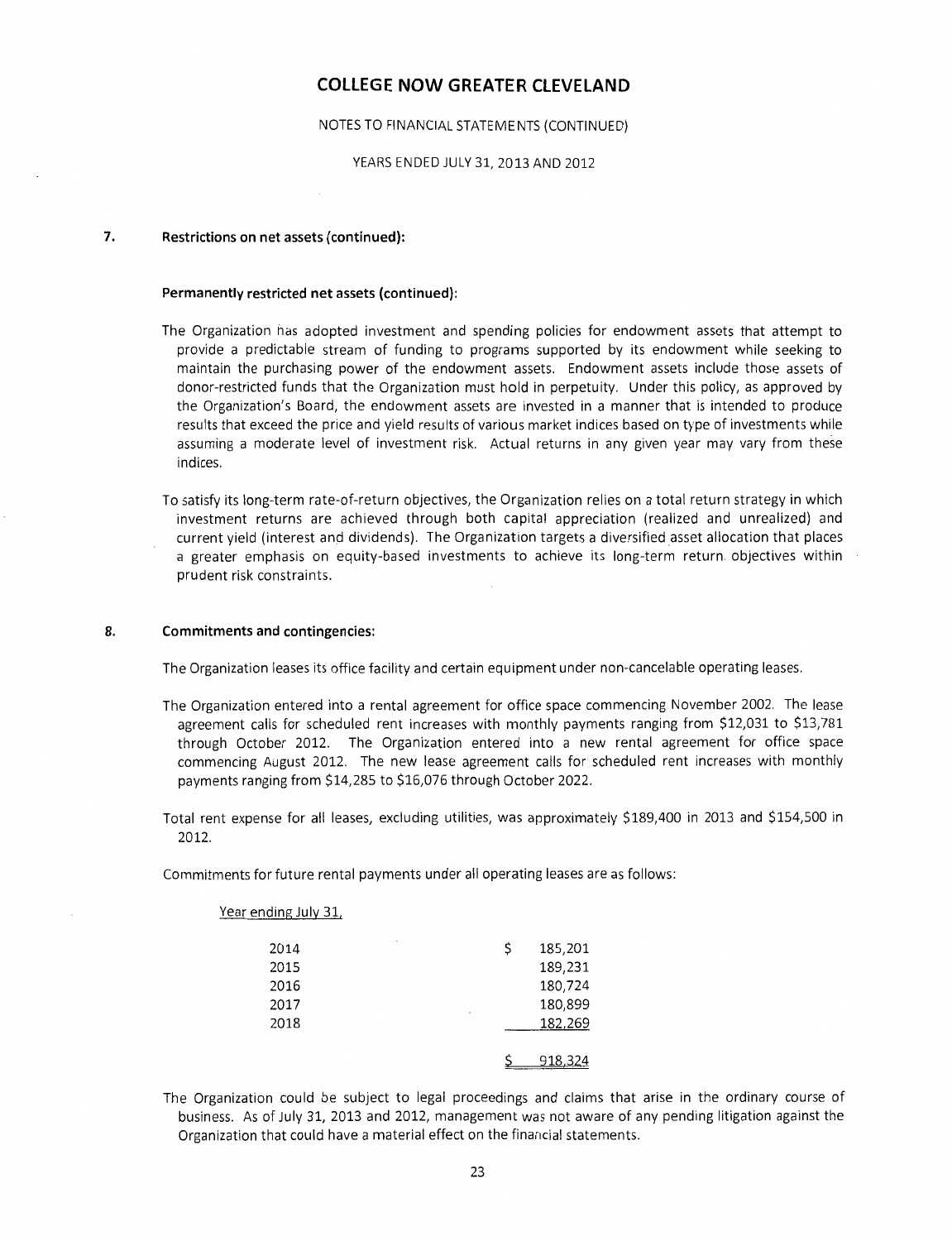### **COllEGE NOW GREATER ClEVElAND**

### NOTES TO FINANCIAL STATEMENTS (CONTINUED)

### YEARS ENDED JULY 31,2013 AND 2012

### **9. Line of credit:**

In 2010, the Organization entered into a line of credit agreement with a bank which provided for borrowings of up to \$500,000. Any borrowings against the line are collateralized by certain investments. Interest is payable quarterly at the bank's LIBOR rate of interest plus 1.75%. There were no borrowings against the line as of July 31, 2013 and 2012.

### **10. Retirement plan:**

The Organization administers a 401(k) retirement plan for all eligible employees. The Organization is required to match up to a maximum of 5% of employee contributions. Matching contributions to the plan prior to January 1, 2011 are on a graduated vesting schedule whereas contributions for employees with five years or more of service are 100% vested. Matching contributions subsequent to January 1, 2011 are immediately vested. For the years ended July 31, 2013 and 2012, the Organization's aggregate contributions were approximately \$66,000 and \$54,000, respectively.

### **11. General and professional liability insurance:**

The Organization has an agreement with a multi-provider risk retention group for its general and professional liability insurance. The risk retention group insurance coverage is an occurrence-based policy. The policy includes a reimbursement provision of \$1,000,000 per each claim and \$3,000,000 in aggregate claims per the term of the policy. Based on internal and external evaluations of the merits of the individual claims, analysis of claim history and the estimated reserves assigned by the Organization's third-party risk manager, Organization management has determined an accrual is not necessary at July 31, 2013 and 2012. Although the Organization's management believes an accrual for potential losses is not necessary at July 31, 2013 and 2012, a liability may result and it could be material.

### **12. Subsequent events:**

In preparing these financial statements, the Organization has evaluated events and transactions for potential recognition or disclosure through December 11, 2013, the date the Organization's financial statements were available to be issued.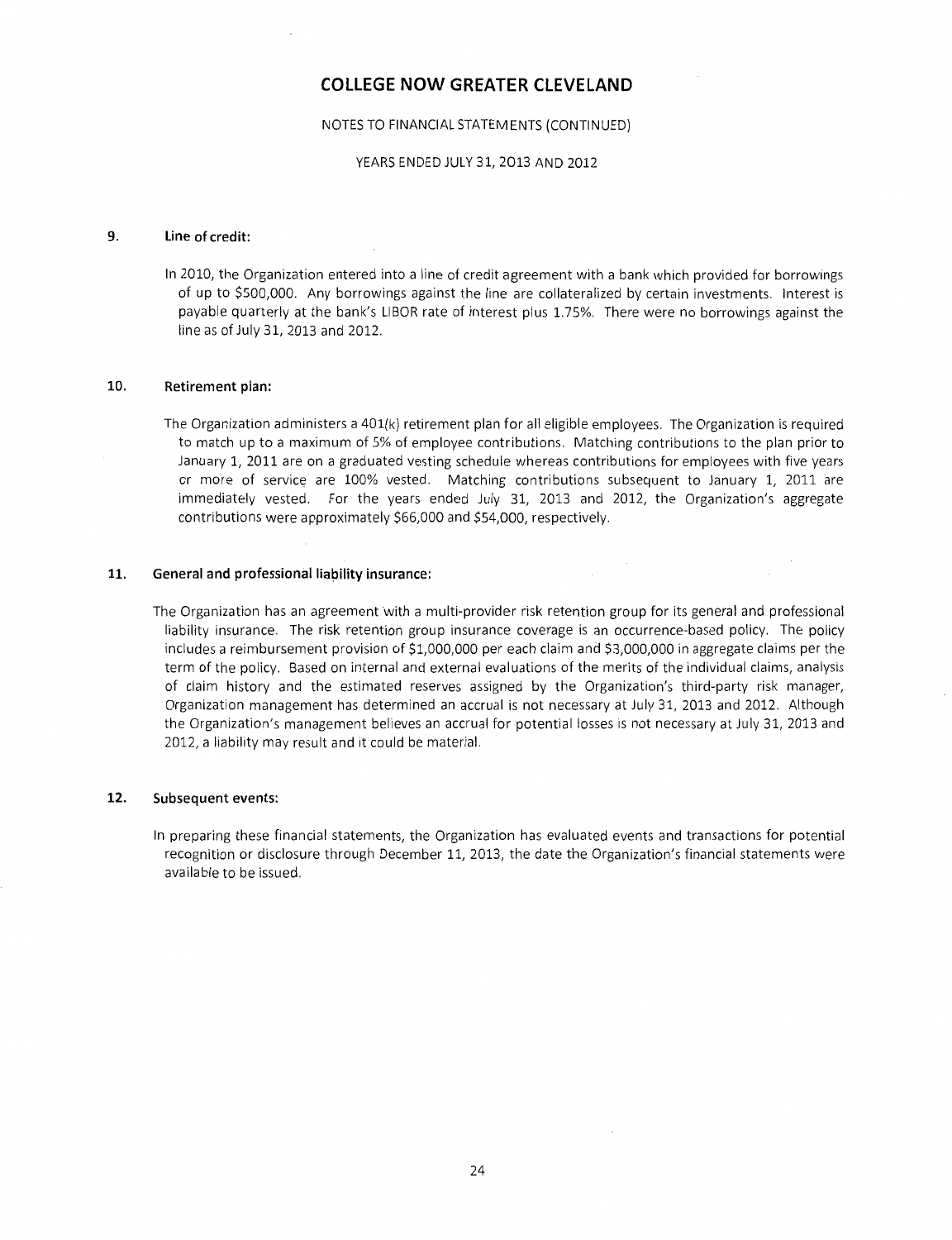### SCHEDULE OF EXPENDITURES OF FEDERAL AWARDS

### YEAR ENDED JULY 31, 2013

| Federal Grantor/Program or Cluster Title                                                                                             | Federal<br><b>CFDA</b><br>Number | Pass-Through<br>Entity Identifying<br>Number | Federal<br>Expenditures |           |  |
|--------------------------------------------------------------------------------------------------------------------------------------|----------------------------------|----------------------------------------------|-------------------------|-----------|--|
| U.S. Department of Education:                                                                                                        |                                  |                                              |                         |           |  |
| Upward Bound                                                                                                                         | 84.047A                          |                                              | \$                      | 224,334   |  |
| TRIO - Talent Search Program                                                                                                         | 84.044                           |                                              |                         | 255,355   |  |
| Pass-Through Ohio Department of Education:<br>21 <sup>st</sup> Century Learning Centers                                              | 84.287                           |                                              |                         | 444,033   |  |
| U.S. Department of Health and Human Services:<br>Assets for Independence                                                             | 93.602                           |                                              |                         | 36,624    |  |
| U.S. Department of Housing and Urban Development:<br>Pass-Through the City of Cleveland:<br><b>Community Development Block Grant</b> | 14.218                           |                                              |                         | 42.347    |  |
|                                                                                                                                      |                                  |                                              |                         | 1.002,693 |  |

### Note to Schedule of Expenditures of Federal Awards

### Basis of presentation:

The schedule of expenditures of Federal awards includes the Federal grant activity of College Now Greater Cleveland and is presented on the accrual basis of accounting. The information in this schedule is presented in accordance with the requirements of OMB Circular A-133, Audits of States, Local Governments, and Non-Profit Organizations. Therefore, some amounts presented in this schedule may differ from amounts presented in, or used in the preparation of, the financial statements.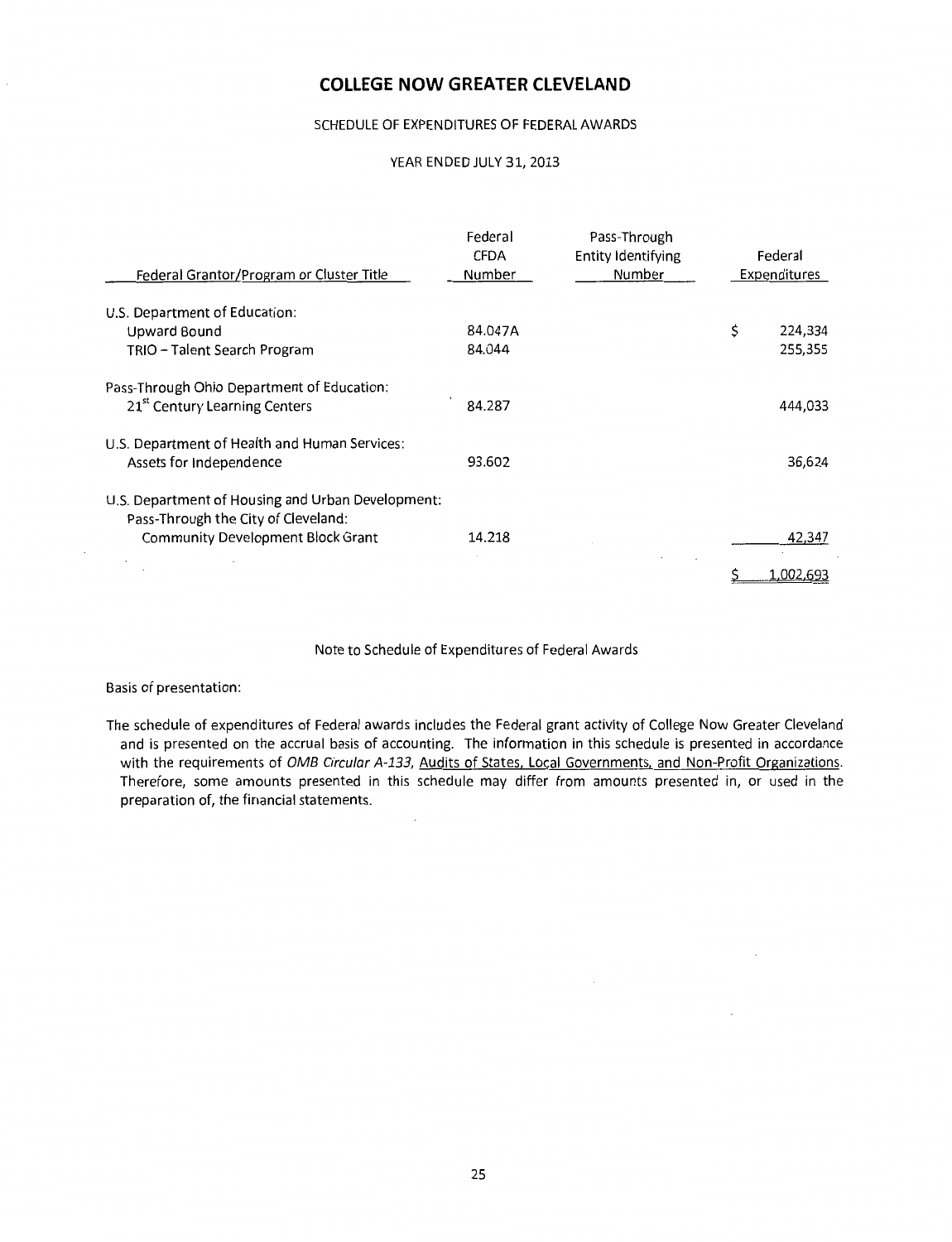

Howard, Wershbale & Co.<br>CPAs & Advisors

CLEVELAND OFFICE

23240 Chagrin Blvd, Suite 700 Cleveland, Ohio 44122 Toll Free 877 367 .4926

COLUMBUS OFFICE

460 Polaris Parkway, Suite 300 Westerville, Ohio 43082<br>Web www.hwco.com www.hwco.com

Independent Auditors' Report on Internal Control Over Financial Reporting and on Compliance and Other Matters Based on an Audit of Financial Statements Performed in Accordance with Government Auditing Standards

Board of Directors College Now Greater Cleveland Cleveland, Ohio

We have audited, in accordance with auditing standards generally accepted in the United States of America and the standards applicable to financial audits contained in Government Auditing Standards issued by the Comptroller General of the United States, the financial statements of College Now Greater Cleveland, which comprise the statements of financial position as of July 31, 2013 and 2012, and the related statements of activities and net assets and cash flows for the years then ended, and the related notes to the financial statements, and have issued our report thereon dated December 11, 2013.

### Internal Control Over Financial Reporting

In planning and performing our audit of the financial statements, we considered College Now Greater Cleveland's internal control over financial reporting {internal control) to determine the audit procedures that are appropriate in the circumstances for the purpose of expressing our opinion on the financial statements, but not for the purpose of expressing an opinion on the effectiveness of College Now Greater Cleveland's internal control. Accordingly, we do not express an opinion on the effectiveness of the Organization's internal control.

A deficiency in internal control exists when the design or operation of a control does not allow management or employees, in the normal course of performing their assigned functions, to prevent, or detect and correct, misstatements on a timely basis. A material weakness is a deficiency, or a combination of deficiencies, in internal control such that there is a reasonable possibility that a material misstatement of the entity's financial statements will not be prevented, or detected and corrected on a timely basis. A significant deficiency is a deficiency, or a combination of deficiencies, in internal control that is less severe than a material weakness, yet important enough to merit attention by those charged with governance.

Our consideration of internal control was for the limited purpose described in the first paragraph of this section and was not designed to identify all deficiencies in internal control that might be material weaknesses or significant deficiencies. Given these limitations, during our audit we did not identify any deficiencies in internal control that we consider to be material weaknesses. However, material weaknesses may exist that have not been identified.

### Compliance and Other Matters

As part of obtaining reasonable assurance about whether College Now Greater Cleveland's financial statements are free of material misstatement, we performed tests of its compliance with certain provisions of laws, regulations, contracts and grant agreements, noncompliance with which could have a direct and material effect on the determination of financial statement amounts. However, providing an opinion on compliance with those provisions was not an objective of our audit and, accordingly, we do not express such an opinion. The results of our tests disclosed no instances of noncompliance or other matters that are required to be reported under Government Auditing Standards.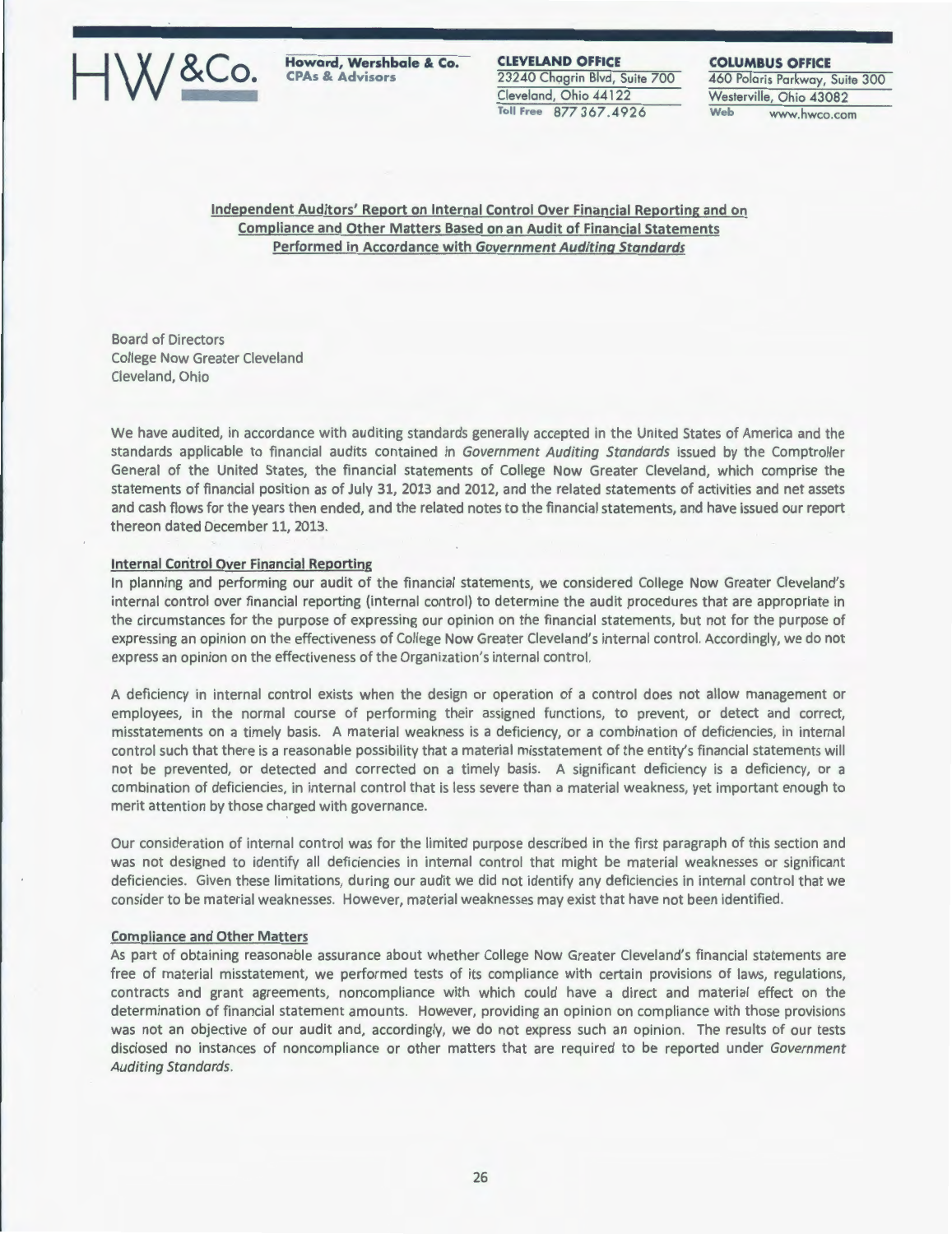### **Purpose of this Report**

The purpose of this report is solely to describe the scope of our testing of internal control and compliance and the results of that testing, and not to provide an opinion on the effectiveness of the Organization's internal control or on compliance. This report is an integral part of an audit performed in accordance with Government Auditing Standards in considering the organization's internal control and compliance. Accordingly, this communication is not suitable for any other purpose.

Hamard, Weshlili 6.

 $\bar{.}$ 

 $\sim$ 

Cleveland, Ohio December 11, 2013

 $\ddot{\phantom{a}}$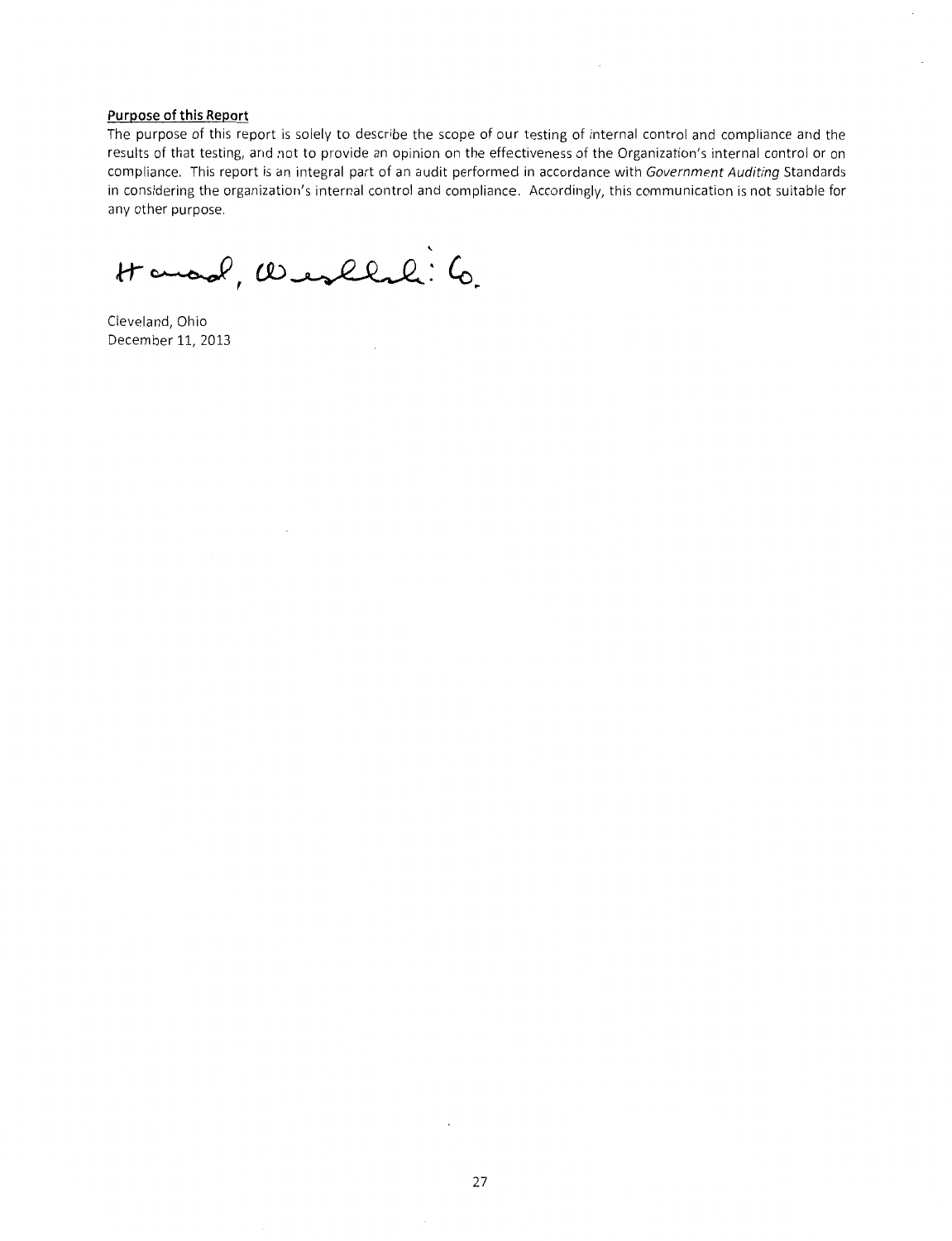

Howard, Wershbale & Co. CPAs & Advisors

CLEVELAND OFFICE 23240 Chagrin Blvd, Suite 700 Cleveland, Ohio 44122

Toll Free 877 367 .4926

COLUMBUS OFFICE

460 Polaris Parkway, Suite 300 Westerville, Ohio 43082 www.hwco.com

Independent Auditors' Report on Compliance for Each Major Program and on Internal Control Over Compliance Required by OMB Circular A-133

Board of Directors College Now Greater Cleveland Cleveland, Ohio

### Report on Compliance for Each Major Federal Program

We have audited College Now Greater Cleveland's compliance with the types of compliance requirements described in the OMB Circular A-133 Compliance Supplement that could have a direct and material effect on College Now Greater Cleveland's major Federal program for the year ended July 31, 2013. College Now Greater Cleveland's major Federal programs are identified in the summary of auditors' results section of the accompanying schedule of findings and questioned costs.

### Management's Responsibility

Management is responsible for compliance with the requirements of laws, regulations, contracts, and grants applicable to its Federal programs.

### Auditors' Responsibility

Our responsibility is to express an opinion on compliance for each of College Now Greater Cleveland's major Federal programs based on our audit of the types of compliance requirements referred to above. We conducted our audit of compliance in accordance with auditing standards generally accepted in the United States of America; the standards applicable to financial audits contained in Government Auditing Standards, issued by the Comptroller General of the United States, and OMB Circular A-133, Audits of States, Local Governments, and Non-Profit Organizations. Those standards and OMB Circular A-133 require that we plan and perform the audit to obtain reasonable assurance about whether noncompliance with the types of compliance requirements referred to above that could have a direct and material effect on a major Federal program occurred. An audit includes examining, on a test basis, evidence about College Now Greater Cleveland's compliance with those requirements and performing such other procedures as we considered necessary in the circumstances.

We believe that our audit provides a reasonable basis for our opinion on compliance for each major Federal program. However, our audit does not provide a legal determination of College Now Greater Cleveland's compliance.

### Opinion on Each Major Federal Program

In our opinion, College Now Greater Cleveland complied, in all material respects, with the types of compliance requirements referred to above that could have a direct and material effect on each of its major Federal programs for the year ended July 31, 2013.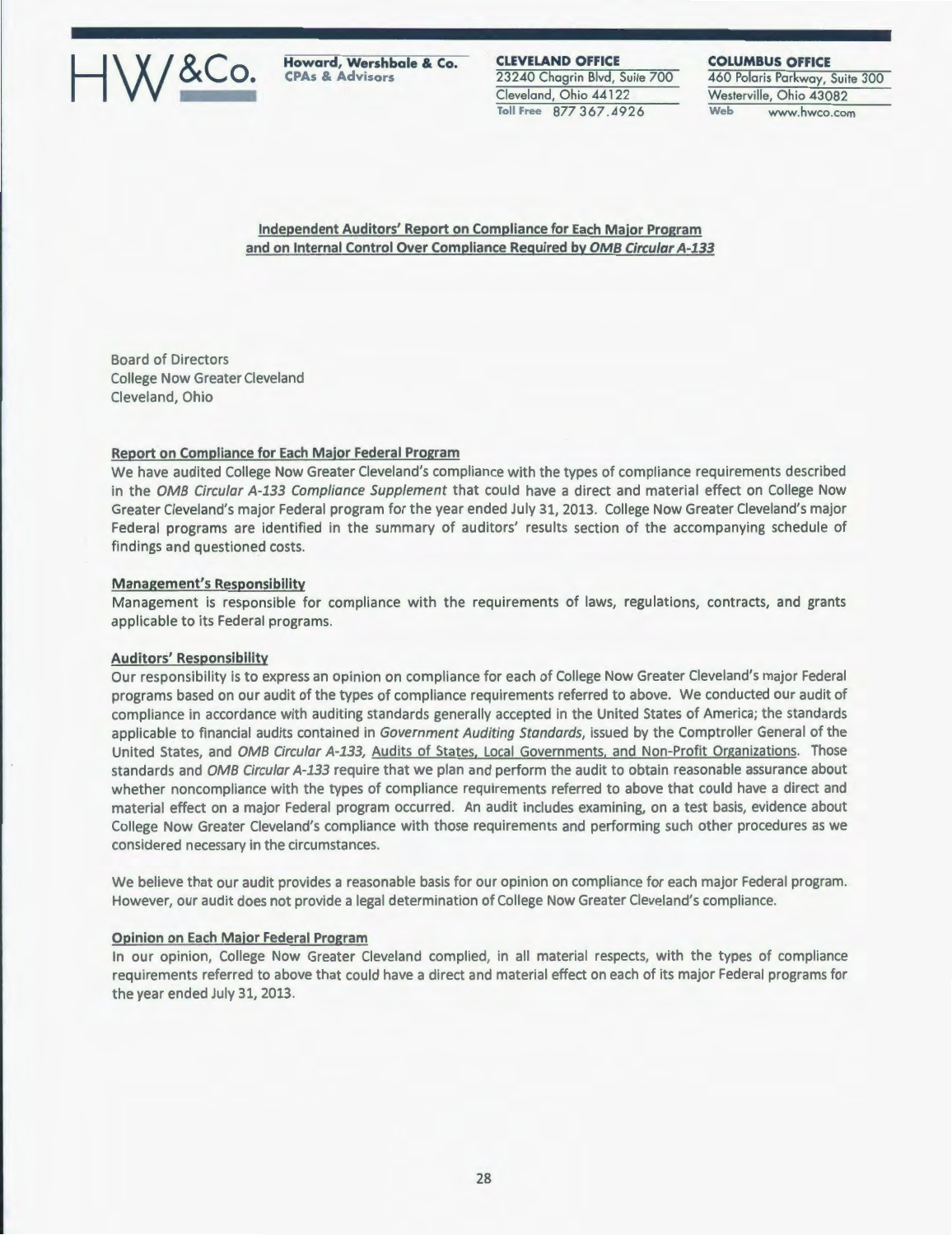### **Report on Internal Control Over Compliance**

Management of College Now Greater Cleveland is responsible for establishing and maintaining effective internal control over compliance with the types of compliance requirements referred to above. In planning and performing our audit of compliance, we considered College Now Greater Cleveland's internal control over compliance with the types of requirements that could have a direct and material effect on each major Federal program to determine the auditing procedures that are appropriate in the circumstances for the purpose of expressing an opinion on compliance for each major Federal program and to test and report on internal control over compliance in accordance with OMB Circular A-133, but not for the purpose of expressing an opinion on the effectiveness of internal control over compliance. Accordingly, we do not express an opinion on the effectiveness of College Now Greater Cleveland's internal control over compliance.

A deficiency in internal control over compliance exists when the design or operation of a control over compliance does not allow management or employees, in the normal course of performing their assigned functions, to prevent, or detect and correct, noncompliance with a type of compliance requirement of a Federal program on a timely basis. A material weakness in internal control over compliance is a deficiency, or combination of deficiencies, in internal control over compliance, such that there is a reasonable possibility that material noncompliance with a type of compliance requirement of a Federal program will not be prevented, or detected and corrected, on a timely basis. A significant deficiency in internal control over compliance is a deficiency, or a combination of deficiencies, in internal control over compliance with a type of compliance requirement of a Federal program that is less severe than a material weakness in internal control over compliance, yet important enough to merit attention by those charged with governance.

Our consideration of internal control over compliance was for the limited purpose described in the first paragraph of this section and was not designed to identify all deficiencies in internal control that might be material weaknesses or significant deficiencies. We did not identify any deficiencies in internal control over compliance that we consider to be material weaknesses. However, material weaknesses may exist that have not been identified.

The purpose of this report on internal control over compliance is solely to describe the scope of our testing of internal control over compliance and the results of that testing based on the requirements of OMB Circular A-133. Accordingly, this report is not suitable for any other purpose.

Harrol, Weslesle! Co.

Cleveland, Ohio December 11, 2013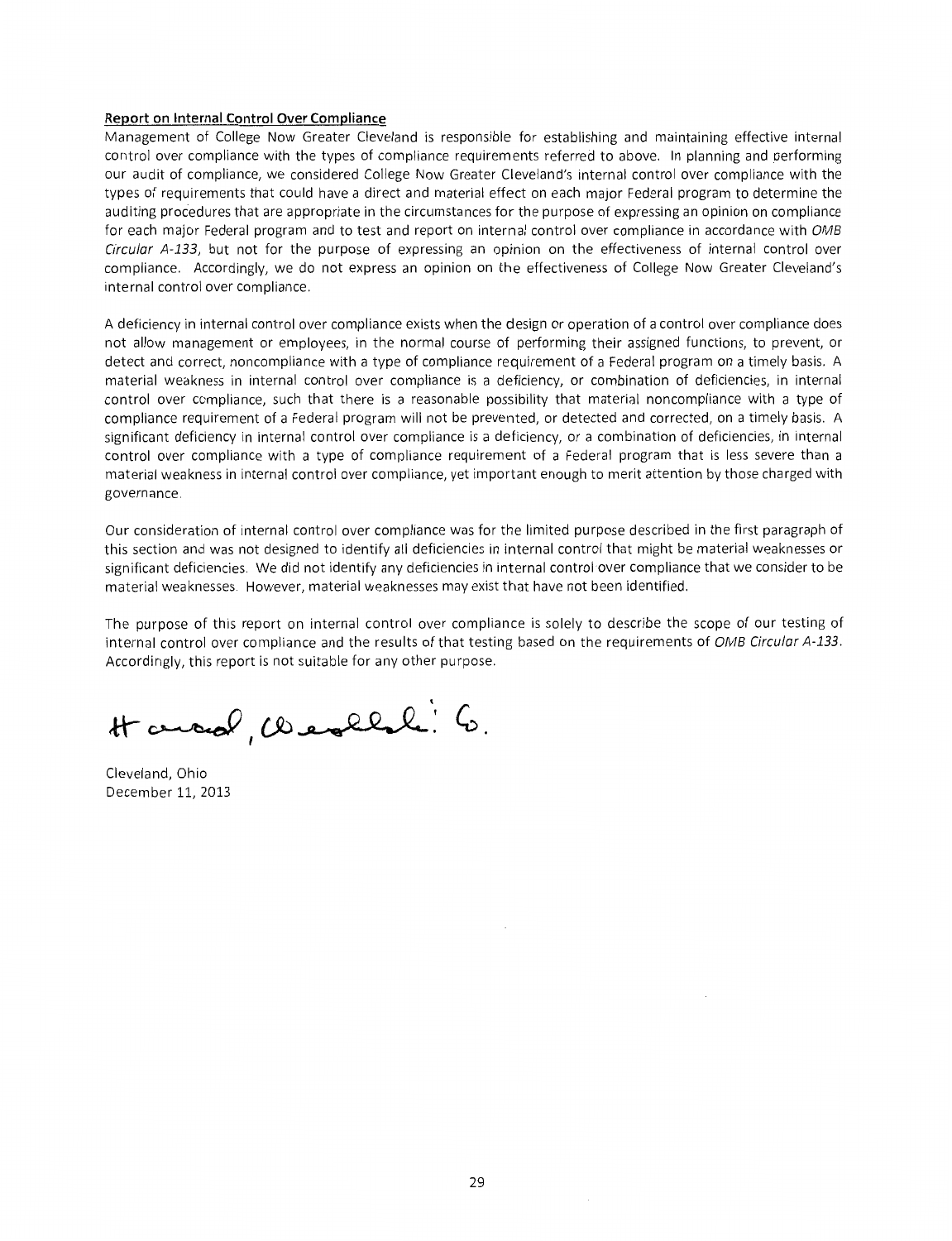SCHEDULE OF FINDINGS AND QUESTIONED COSTS

YEAR ENDED JULY 31, 2013

### **Section I- Summary of Auditors' Results**

### **Financial Statements**

 $\bar{z}$ 

Type of auditors' report issued: unmodified

Internal control over financial reporting:

| ٠ | Material weakness(es) identified?                                                                                        |                                           | Yes | X | No            |  |  |  |
|---|--------------------------------------------------------------------------------------------------------------------------|-------------------------------------------|-----|---|---------------|--|--|--|
| ۰ | Significant deficiency(ies) identified that are<br>not considered to be material weaknesses?                             |                                           | Yes | X | None reported |  |  |  |
|   | Noncompliance material to financial statements<br>noted?                                                                 |                                           | Yes | X | No            |  |  |  |
|   | <b>Federal Award</b>                                                                                                     |                                           |     |   |               |  |  |  |
|   | Internal control over major programs:                                                                                    |                                           |     |   |               |  |  |  |
| ۰ | Material weakness(es) identified?<br>Significant deficiency(ies) identified that are                                     |                                           | Yes | X | No            |  |  |  |
| ۰ | not considered to be material weaknesses?                                                                                |                                           | Yes | Χ | None reported |  |  |  |
|   | Type of auditors' report issued on compliance for major programs: unmodified                                             |                                           |     |   |               |  |  |  |
|   | Any audit findings disclosed that are required to be<br>reported in accordance with Section 510(a) of<br>Circular A-133? |                                           | Yes | Χ | No            |  |  |  |
|   | Identification of major programs:                                                                                        |                                           |     |   |               |  |  |  |
|   | <b>CFDA Number</b>                                                                                                       | Name of Federal Program or Cluster        |     |   |               |  |  |  |
|   | 84.044                                                                                                                   | TRIO - Talent Search Program              |     |   |               |  |  |  |
|   | 84.287                                                                                                                   | 21 <sup>st</sup> Century Learning Centers |     |   |               |  |  |  |
|   | Dollar threshold used to distinguish between<br>type A and type B programs:                                              | 300,000<br>Ś.                             |     |   |               |  |  |  |
| ۰ | Auditee qualified as low-risk auditee?                                                                                   |                                           | Yes | X | No            |  |  |  |

 $\sim$   $\epsilon$ 

 $\bar{z}$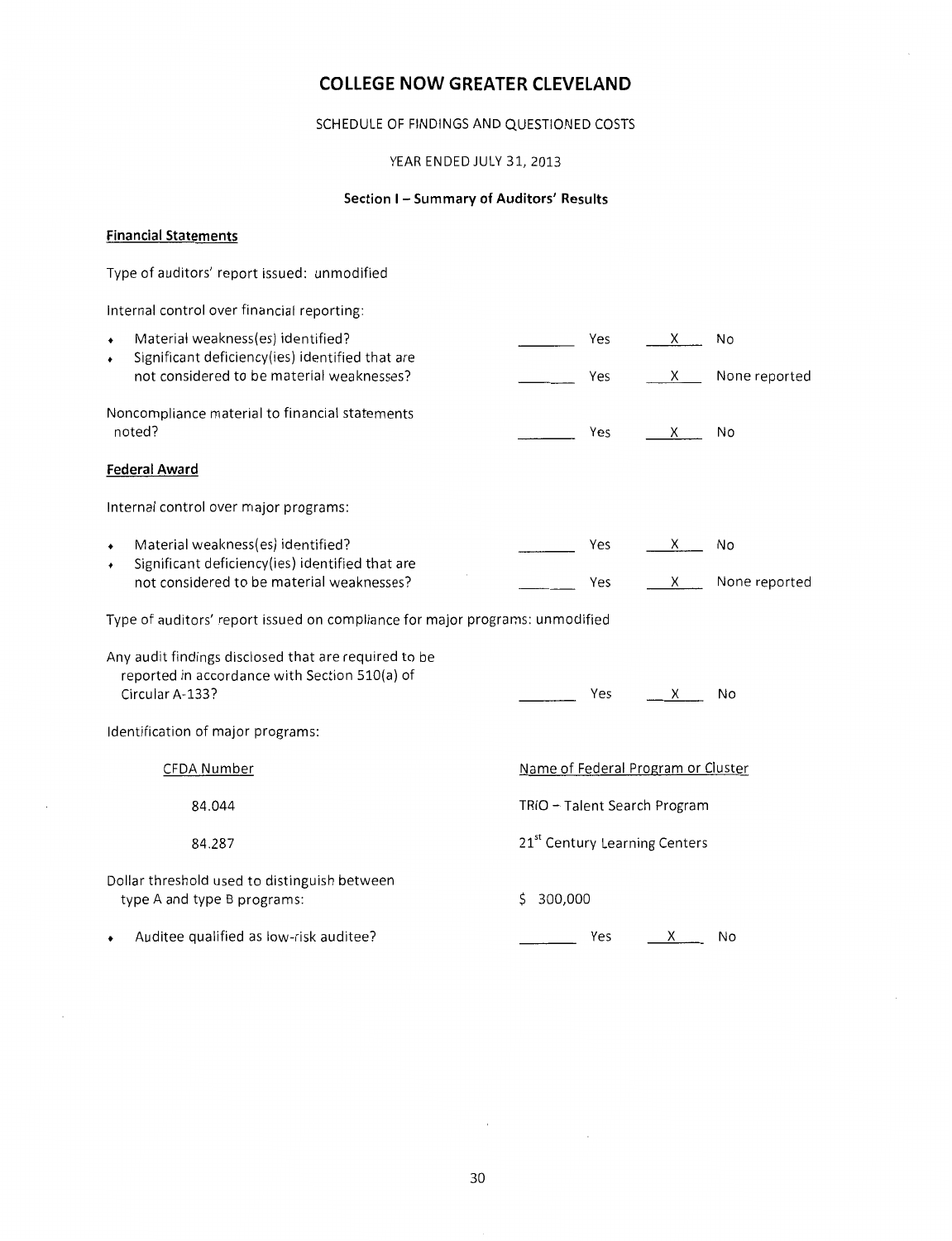SCHEDULE OF FINDINGS AND QUESTIONED COSTS (CONTINUED)

YEAR ENDED JULY 31, 2013

**Section II- Financial Statement Findings** 

No findings were noted.

**Section Ill- Federal Award Findings and Questioned Costs** 

No findings were noted.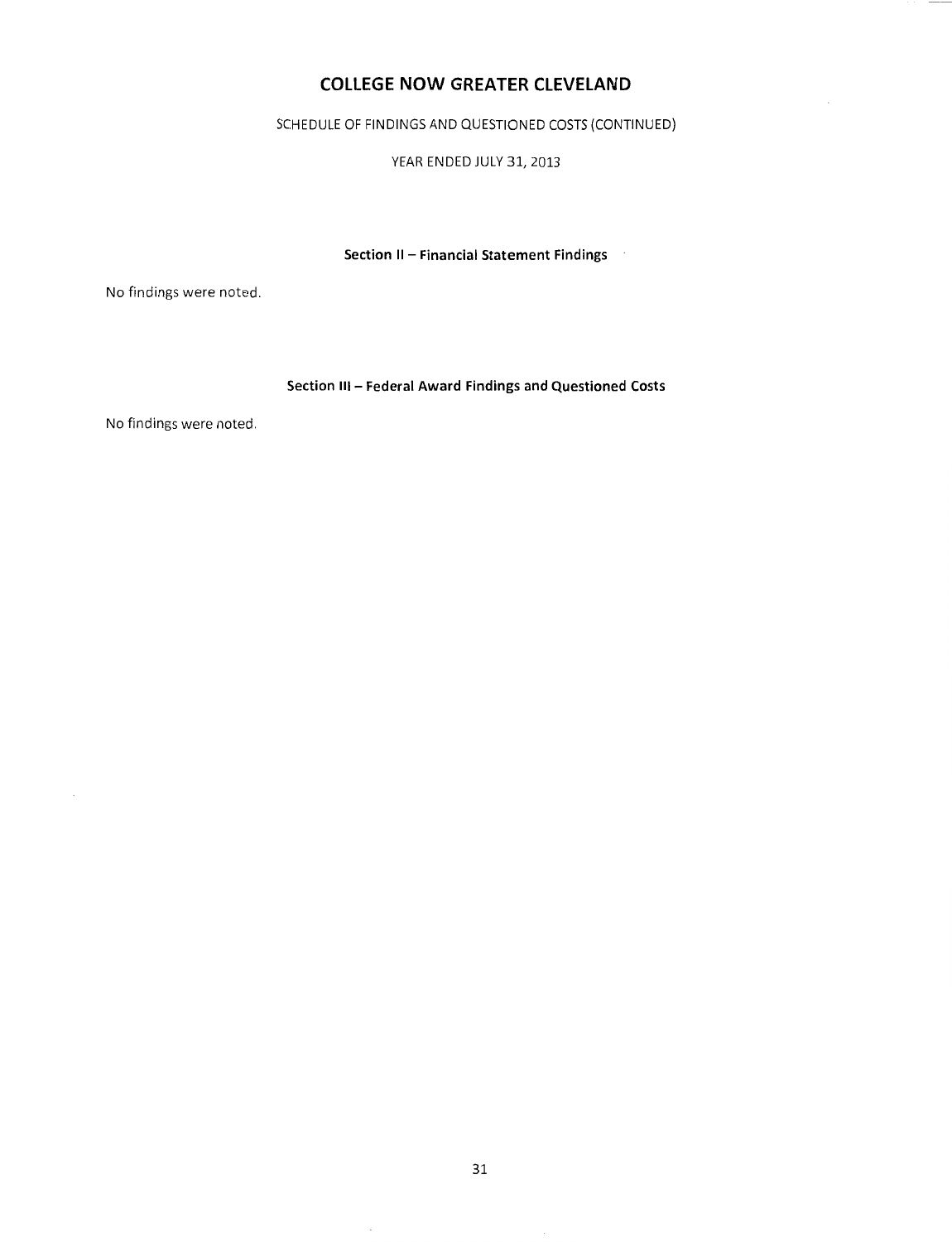

CPAs & Advisors

CLEVELAND OFFICE

23240 Chagrin Blvd, Suite 700 Cleveland, Ohio 44122 Toll Free 877 367 .4926

COLUMBUS OFFICE

460 Polaris Parkway, Suite 300 Westerville, Ohio 43082 www.hwco.com

Independent Auditors' Report on Accompanying Supplementary Information

Board of Directors College Now Greater Cleveland Cleveland, Ohio

We have audited the financial statements of College Now Greater Cleveland as of and for the years ended July 31, 2013 and 2012, and have issued our report thereon dated December 11, 2013, which contained an unmodified opinion on those financial statements. Our audits were performed for the purpose of forming an opinion on the financial statements as a whole. The accompanying information is presented for the purposes of additional analysis and is not a required part of the basic financial statements. Such information is the responsibility of management and was derived from and relates directly to the underlying accounting and other records used to prepare the financial statements. The information has been subjected to the auditing procedures applied in the audit of the financial statements and certain additional procedures, including comparing and reconciling such information directly to the underlying accounting and other records used to prepare the financial statements or to the financial statements themselves, and other additional procedures in accordance with auditing standards generally accepted in the United States of America. In our opinion, the information is fairly stated in all material respects in relation to the financial statements as a whole.

Hanard, Wesellale, Co.

Cleveland, Ohio December 11, 2013